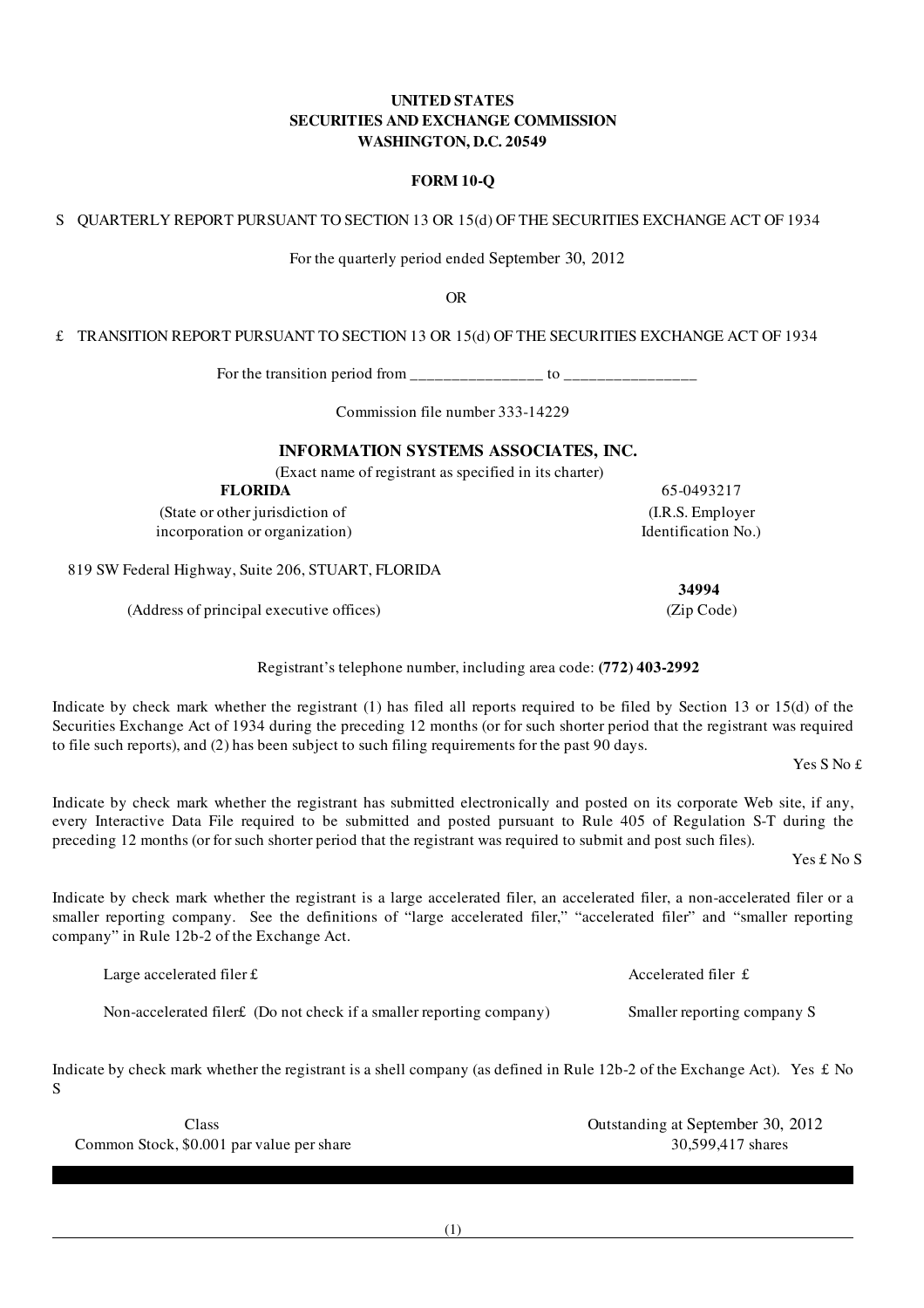# TABLE OF CONTENTS

<span id="page-1-0"></span>

|                   |                                                                                       | Page           |
|-------------------|---------------------------------------------------------------------------------------|----------------|
|                   | PART I - FINANCIAL INFORMATION                                                        |                |
|                   |                                                                                       |                |
| Item 1.           | Condensed Financial Statements (unaudited)                                            |                |
|                   | Condensed Balance Sheets (unaudited)                                                  | 3              |
|                   |                                                                                       |                |
|                   | Condensed Statements of Operations (unaudited)                                        | $\overline{4}$ |
|                   | Condensed Statements of Cash Flows (unaudited)                                        | $\overline{5}$ |
|                   |                                                                                       |                |
|                   | Notes to Condensed Financial Statements (unaudited)                                   | $6 - 9$        |
|                   |                                                                                       |                |
| Item 2.           | Management's Discussion and Analysis of Financial Condition and Results of Operations | $10 - 12$      |
| Item 3.           | Qualitative and Quantitative Disclosures about Market Risk                            | 13             |
|                   |                                                                                       |                |
| Item 4.           | <b>Controls and Procedures</b>                                                        | 13             |
|                   | <b>PART II - OTHER INFORMATION</b>                                                    | 14             |
|                   |                                                                                       |                |
| Item 1.           | Legal Proceedings                                                                     | 14             |
|                   |                                                                                       |                |
| Item 1A.          | <b>Risk Factors</b>                                                                   | 14             |
| Item 2.           | Unregistered Sales of Equity Securities and Use of Proceeds                           | 14             |
|                   |                                                                                       |                |
| Item 3.           | <b>Defaults Upon Senior Securities</b>                                                | 14             |
|                   |                                                                                       |                |
| Item 4.           | Mine Safety Disclosure                                                                | 14             |
| Item 5.           | Other Information                                                                     | 14             |
|                   |                                                                                       |                |
| Item 6.           | Exhibits                                                                              | 14             |
|                   |                                                                                       |                |
| <b>SIGNATURES</b> |                                                                                       | 15             |
|                   |                                                                                       |                |

(2)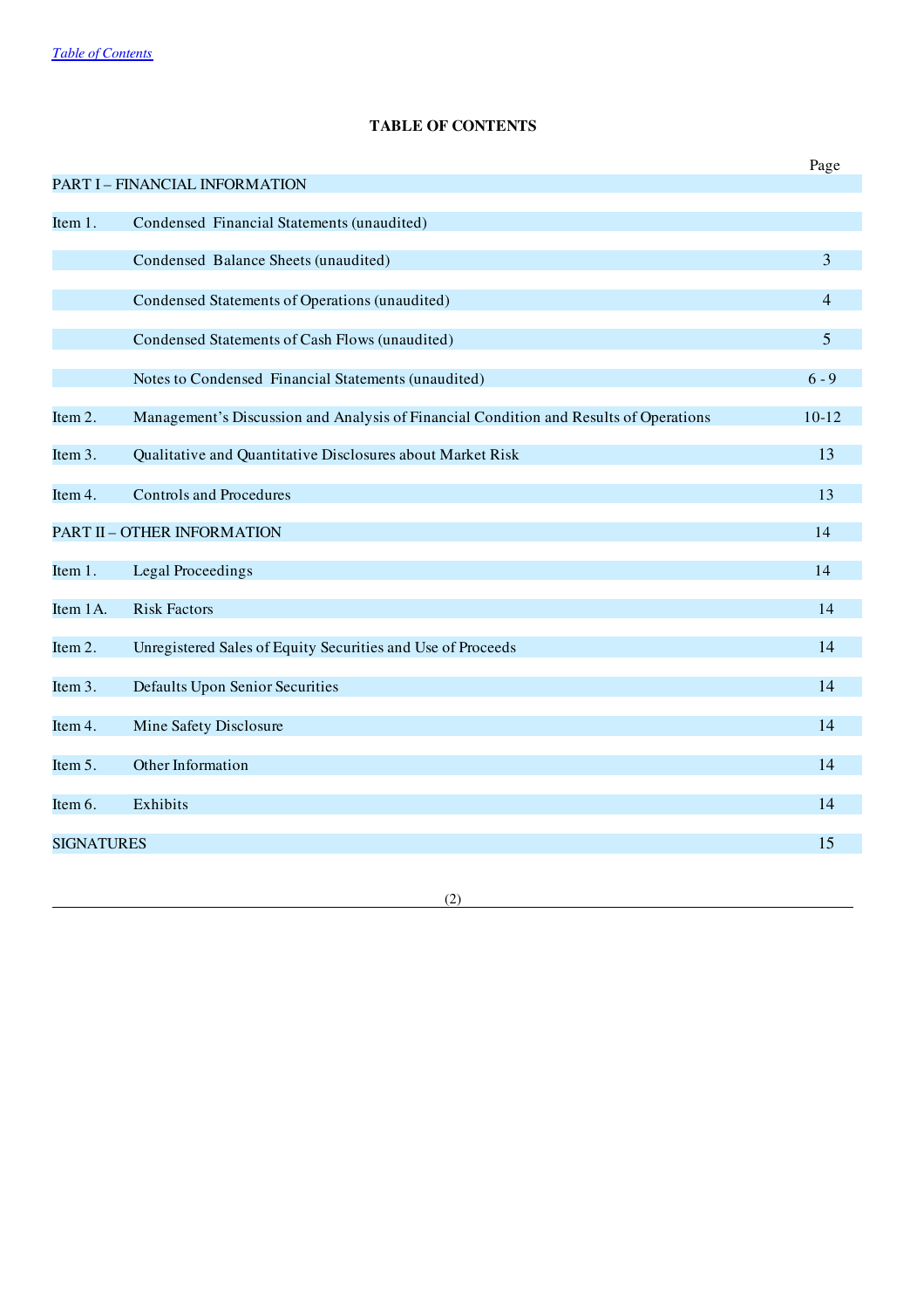# PART 1. FINANCIAL STATEMENTS

# INFORMATION SYSTEMS ASSOCIATES, INC. BALANCE SHEETS AS OF SEPTEMBER 30, 2012 AND DECEMBER 31, 2011

| <b>ASSETS</b>                                        |               |               |
|------------------------------------------------------|---------------|---------------|
|                                                      | 09/30/2012    | 12/31/2011    |
|                                                      | (UNAUDITED)   | (AUDITED)     |
| <b>Current Assets</b>                                |               |               |
|                                                      |               |               |
| Cash and cash equivalents                            | \$<br>10,150  | \$<br>988     |
| Accounts receivable                                  | 172,330       | 184,232       |
| Prepaid consulting                                   | 2,500         | 22,500        |
| Prepaid expenses                                     | 14,292        | 16,437        |
| <b>Total Current Assets</b>                          | 199,273       | 224,157       |
| Property and Equipment (net)                         | 18,845        | 52,500        |
|                                                      |               |               |
| <b>TOTAL ASSETS</b>                                  | \$<br>218,118 | \$<br>276,657 |
| LIABILITIES AND STOCKHOLDERS' EQUITY                 |               |               |
|                                                      |               |               |
| <b>Current Liabilities</b>                           |               |               |
| Accounts payable                                     | \$<br>197,058 | \$<br>139,609 |
| Notes payable                                        | 110,755       |               |
| Note payable - factoring                             | 23,774        | 115,126       |
| Note payable - line of credit                        | 4,622         | 35,146        |
| Note payable - insurance                             | 4,485         | 4,174         |
| Note payable - shareholders                          | 190,401       |               |
| Note payable - shareholders (convertible, net)       | 22,372        | 274,427       |
| Note payable - related party                         | 122,495       | 25,000        |
| Accrued interest                                     | 7,882         | 896           |
| Accrued other liabilities                            | 12,118        |               |
| Deferred revenue                                     | 100,907       |               |
| <b>Total Current Liabilities</b>                     | 796,869       | 594,378       |
| Stockholders' Equity (Deficit)                       |               |               |
| Common stock-\$.001 par value, 50,000,000            |               |               |
| authorized, 30,599,417 and 28,666,084 issued         |               |               |
| and outstanding at September 30, 2012 and            |               |               |
| December 31, 2012, respectively                      | 30,599        | 28,666        |
| Additional paid in capital                           | 3,716,897     | 3,164,813     |
| Accumulated deficit                                  | (4,326,248)   | (3,511,200)   |
| Total Stockholders' Equity (Deficit)                 | (578, 751)    | (317,721)     |
| TOTAL LIABILITIES AND STOCKHOLDERS' EQUITY (DEFICIT) | \$<br>218,118 | 276,657       |
|                                                      |               | \$            |

The accompanying notes are an integral part of these unaudited condensed financial statements.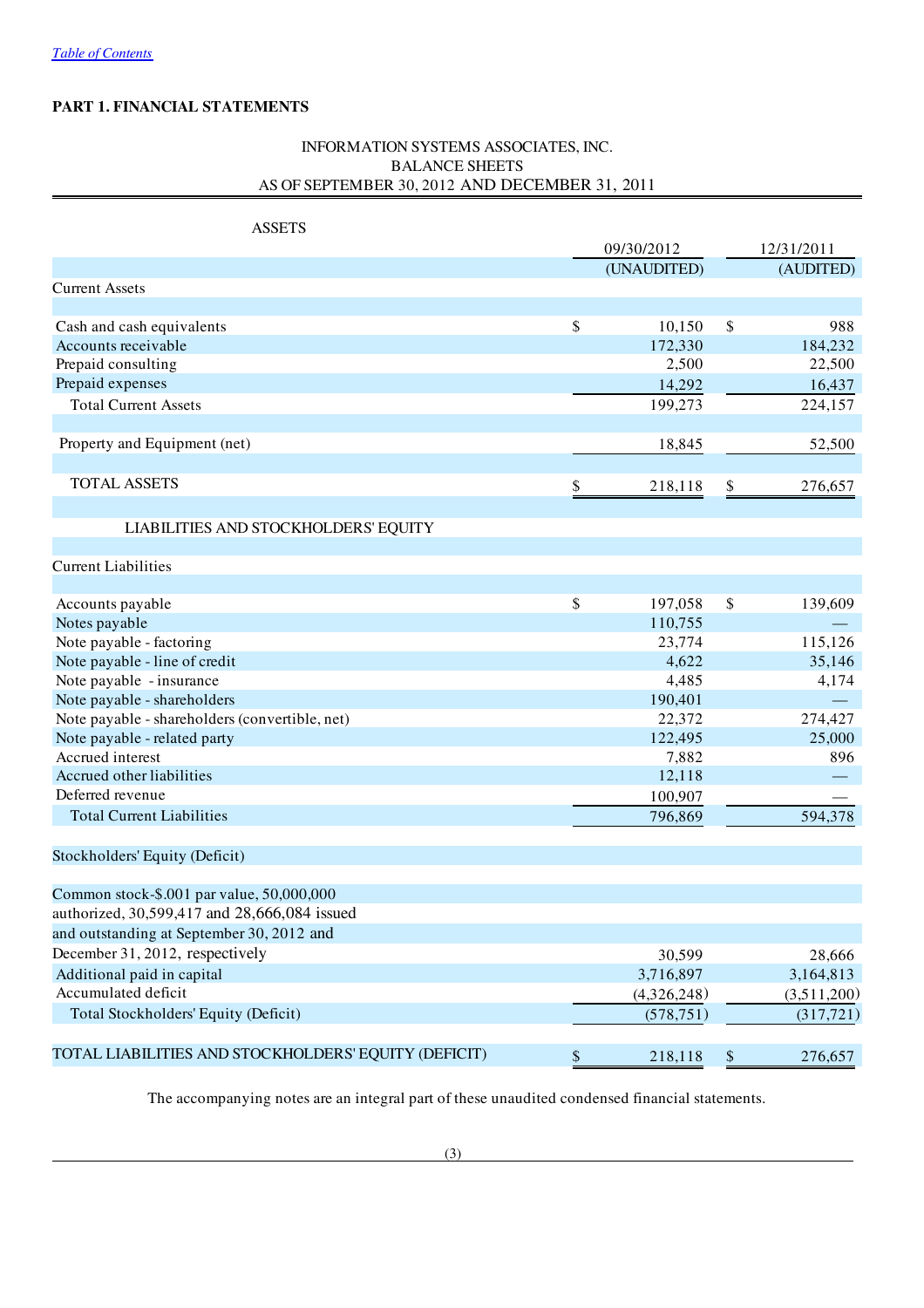# INFORMATION SYSTEM ASSOCIATES, INC. STATEMENTS OF OPERATIONS (UNAUDITED) FOR THE THREE AND NINE MONTHS ENDED SEPTEMBER 30, 2012 AND 2011

|                                            | For the three months ended<br>September 30, |            |               | For the nine months ended<br>September 30, |                 |    |            |
|--------------------------------------------|---------------------------------------------|------------|---------------|--------------------------------------------|-----------------|----|------------|
|                                            |                                             | 2012       |               | 2011                                       | 2012            |    | 2011       |
|                                            |                                             |            |               |                                            |                 |    |            |
| Revenue                                    | $\mathbb{S}$                                | 259,617    | $\mathcal{S}$ | 160,003                                    | \$<br>493,321   | \$ | 361,878    |
| Cost of Sales                              |                                             | 32,679     |               | 17,562                                     | 65,619          |    | 44,476     |
| <b>Gross Profit</b>                        |                                             | 226,938    |               | 142,441                                    | 427,702         |    | 317,402    |
| <b>Operating Expenses</b>                  |                                             |            |               |                                            |                 |    |            |
| Administrative and general                 |                                             | 116,910    |               | 112,682                                    | 276,186         |    | 281,955    |
| Salaries and employee benefits             |                                             | 135,611    |               | 148,634                                    | 364,203         |    | 434,989    |
| Professional                               |                                             | 93,434     |               | 99,028                                     | 268,904         |    | 339,420    |
| <b>Total Operating Expenses</b>            |                                             | 345,955    |               | 360,344                                    | 909,293         |    | 1,056,364  |
| (Loss) Before Other Income (Expense)       |                                             | (119,017)  |               | (217,903)                                  | (481, 591)      |    | (738, 962) |
| Other Income (Expense)                     |                                             |            |               |                                            |                 |    |            |
| Other income (expense)                     |                                             | 221        |               | 258                                        | 221             |    | 21         |
| Loss on retirement of asset                |                                             |            |               |                                            | (257)           |    |            |
| Interest expense                           |                                             |            |               |                                            |                 |    |            |
|                                            |                                             | (287, 018) |               | (14, 101)                                  | (333, 420)      |    | (17,932)   |
| Total Other Income (Expense)               |                                             | (286,798)  |               | (13, 843)                                  | (333, 457)      |    | (17, 911)  |
| Net (Loss)                                 |                                             | (405, 815) |               | (231,746)                                  | (815,048)       |    | (756, 873) |
| Other Comprehensive (Loss)                 |                                             |            |               |                                            |                 |    |            |
| Unrealized gain/(loss) on securities:      |                                             |            |               |                                            |                 |    |            |
| Arising during the year                    |                                             |            |               |                                            |                 |    |            |
| Total other comprehensive (loss)           |                                             |            |               |                                            |                 |    |            |
| Comprehensive (Loss)                       | \$                                          | (405, 815) | $\$\$         | (231,746)                                  | \$<br>(815,048) | \$ | (756, 873) |
| Basic and Fully Diluted (Loss) per Share:  |                                             |            |               |                                            |                 |    |            |
| Basic and fully diluted                    | \$                                          | (0.01)     | \$            | (0.01)                                     | \$<br>(0.03)    | \$ | (0.03)     |
| Weighted average common shares outstanding |                                             | 30,599,417 |               | 28,122,606                                 | 30,157,081      |    | 26,851,432 |

The accompanying notes are an integral part of these unaudited condensed financial statements.

(4)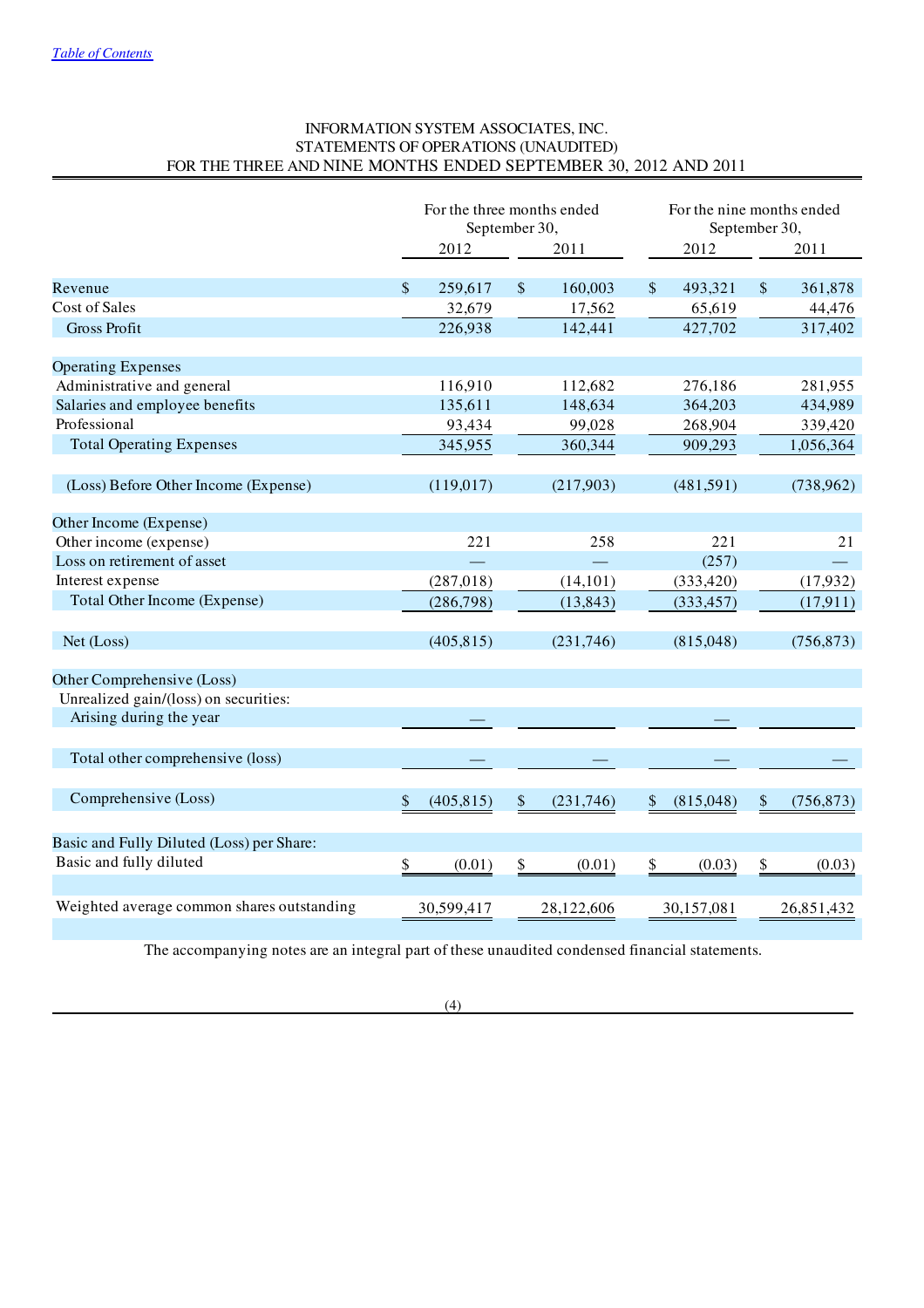## INFORMATION SYSTEMS ASSOCIATES, INC. STATEMENTS OF CASH FLOWS (UNAUDITED) FOR THE NINE MONTHS ENDED SEPTEMBER 30, 2012 AND 2011

| 2011<br>2012<br>Cash Flows from Operating Activities<br>\$<br>(815,048)<br>\$<br>Net (Loss)<br>(756, 873)<br>Adjustments to reconcile net (loss) to net<br>cash provided from operating activities:<br>Depreciation and amortization<br>33,054<br>12,664<br>Common stock for services<br>25,000<br>10,000<br>Amortization of prepaid consulting<br>20,000<br>131,687<br>Beneficial conversion feature, net<br>34,734<br>Detached warrants discount, net<br>162,256<br>Original issue discount, net<br>21,352<br>Changes in assets and liabilities<br>Accounts receivable<br>11,902<br>74,556<br>2,145<br>(4, 332)<br>Prepaid expenses<br>Other assets<br>(1,690)<br>57,449<br>33,317<br>Accounts payable<br>19,104<br>Accrued expenses and other liabilities<br>(1,887)<br>Deferred revenue<br>(3,192)<br>100,907<br>Net Cash (Used in) Operating Activities<br>(342, 145)<br>(490, 750)<br>Cash Flows from Investing Activities<br>Loss on disposal of equipment<br>(257)<br>Investment in software development<br>(36,022)<br>Purchase of property and equipment<br>(16, 130)<br>Net Cash (Used In) Investing Activities<br>(257)<br>(52, 152)<br>Cash Flows from Financing Activities<br>Proceeds from line of credit<br>Payments on line of credit<br>(1,635)<br>(30,524)<br>Proceeds from accounts receivable financing<br>241,698<br>Payments on accounts receivable financing<br>(208, 847)<br>Proceeds from related party debt<br>313,418<br>(200, 247)<br>Payments on related party debt<br>Proceeds from convertible notes<br>75,000<br>250,000<br>Proceeds from note payable<br>110,755<br>Proceeds from note payable - shareholder<br>60,000<br>25,000<br>Payments on note payable - shareholder<br>(10,000)<br>Net proceeds from insurance financings<br>311<br>4,378<br>Proceeds from issuance of stock<br>280,000<br>Net Cash Provided by Financing Activities<br>351,564<br>557,743<br>Net Change in Cash and Cash Equivalents<br>9,162<br>14,841<br>Cash and Cash Equivalents at Beginning of period<br>988<br>70,326<br>Cash and Cash Equivalents at End of Period<br>\$<br>\$<br>10,150<br>85,167<br>Suplemental disclosure of non-cash and cash investing and financing<br>activities:<br>Reduction in convertible notes payable-beneficial conversion<br>$\frac{\mathcal{S}}{\mathcal{S}}$<br>$\frac{\mathcal{S}}{\mathcal{S}}$<br>27,500 | For the nine months ended<br>September 30, |  |  |  |
|----------------------------------------------------------------------------------------------------------------------------------------------------------------------------------------------------------------------------------------------------------------------------------------------------------------------------------------------------------------------------------------------------------------------------------------------------------------------------------------------------------------------------------------------------------------------------------------------------------------------------------------------------------------------------------------------------------------------------------------------------------------------------------------------------------------------------------------------------------------------------------------------------------------------------------------------------------------------------------------------------------------------------------------------------------------------------------------------------------------------------------------------------------------------------------------------------------------------------------------------------------------------------------------------------------------------------------------------------------------------------------------------------------------------------------------------------------------------------------------------------------------------------------------------------------------------------------------------------------------------------------------------------------------------------------------------------------------------------------------------------------------------------------------------------------------------------------------------------------------------------------------------------------------------------------------------------------------------------------------------------------------------------------------------------------------------------------------------------------------------------------------------------------------------------------------------------------------------------------------------------------------------------------------------------------------------------------------------------------------|--------------------------------------------|--|--|--|
|                                                                                                                                                                                                                                                                                                                                                                                                                                                                                                                                                                                                                                                                                                                                                                                                                                                                                                                                                                                                                                                                                                                                                                                                                                                                                                                                                                                                                                                                                                                                                                                                                                                                                                                                                                                                                                                                                                                                                                                                                                                                                                                                                                                                                                                                                                                                                                |                                            |  |  |  |
|                                                                                                                                                                                                                                                                                                                                                                                                                                                                                                                                                                                                                                                                                                                                                                                                                                                                                                                                                                                                                                                                                                                                                                                                                                                                                                                                                                                                                                                                                                                                                                                                                                                                                                                                                                                                                                                                                                                                                                                                                                                                                                                                                                                                                                                                                                                                                                |                                            |  |  |  |
|                                                                                                                                                                                                                                                                                                                                                                                                                                                                                                                                                                                                                                                                                                                                                                                                                                                                                                                                                                                                                                                                                                                                                                                                                                                                                                                                                                                                                                                                                                                                                                                                                                                                                                                                                                                                                                                                                                                                                                                                                                                                                                                                                                                                                                                                                                                                                                |                                            |  |  |  |
|                                                                                                                                                                                                                                                                                                                                                                                                                                                                                                                                                                                                                                                                                                                                                                                                                                                                                                                                                                                                                                                                                                                                                                                                                                                                                                                                                                                                                                                                                                                                                                                                                                                                                                                                                                                                                                                                                                                                                                                                                                                                                                                                                                                                                                                                                                                                                                |                                            |  |  |  |
|                                                                                                                                                                                                                                                                                                                                                                                                                                                                                                                                                                                                                                                                                                                                                                                                                                                                                                                                                                                                                                                                                                                                                                                                                                                                                                                                                                                                                                                                                                                                                                                                                                                                                                                                                                                                                                                                                                                                                                                                                                                                                                                                                                                                                                                                                                                                                                |                                            |  |  |  |
|                                                                                                                                                                                                                                                                                                                                                                                                                                                                                                                                                                                                                                                                                                                                                                                                                                                                                                                                                                                                                                                                                                                                                                                                                                                                                                                                                                                                                                                                                                                                                                                                                                                                                                                                                                                                                                                                                                                                                                                                                                                                                                                                                                                                                                                                                                                                                                |                                            |  |  |  |
|                                                                                                                                                                                                                                                                                                                                                                                                                                                                                                                                                                                                                                                                                                                                                                                                                                                                                                                                                                                                                                                                                                                                                                                                                                                                                                                                                                                                                                                                                                                                                                                                                                                                                                                                                                                                                                                                                                                                                                                                                                                                                                                                                                                                                                                                                                                                                                |                                            |  |  |  |
|                                                                                                                                                                                                                                                                                                                                                                                                                                                                                                                                                                                                                                                                                                                                                                                                                                                                                                                                                                                                                                                                                                                                                                                                                                                                                                                                                                                                                                                                                                                                                                                                                                                                                                                                                                                                                                                                                                                                                                                                                                                                                                                                                                                                                                                                                                                                                                |                                            |  |  |  |
|                                                                                                                                                                                                                                                                                                                                                                                                                                                                                                                                                                                                                                                                                                                                                                                                                                                                                                                                                                                                                                                                                                                                                                                                                                                                                                                                                                                                                                                                                                                                                                                                                                                                                                                                                                                                                                                                                                                                                                                                                                                                                                                                                                                                                                                                                                                                                                |                                            |  |  |  |
|                                                                                                                                                                                                                                                                                                                                                                                                                                                                                                                                                                                                                                                                                                                                                                                                                                                                                                                                                                                                                                                                                                                                                                                                                                                                                                                                                                                                                                                                                                                                                                                                                                                                                                                                                                                                                                                                                                                                                                                                                                                                                                                                                                                                                                                                                                                                                                |                                            |  |  |  |
|                                                                                                                                                                                                                                                                                                                                                                                                                                                                                                                                                                                                                                                                                                                                                                                                                                                                                                                                                                                                                                                                                                                                                                                                                                                                                                                                                                                                                                                                                                                                                                                                                                                                                                                                                                                                                                                                                                                                                                                                                                                                                                                                                                                                                                                                                                                                                                |                                            |  |  |  |
|                                                                                                                                                                                                                                                                                                                                                                                                                                                                                                                                                                                                                                                                                                                                                                                                                                                                                                                                                                                                                                                                                                                                                                                                                                                                                                                                                                                                                                                                                                                                                                                                                                                                                                                                                                                                                                                                                                                                                                                                                                                                                                                                                                                                                                                                                                                                                                |                                            |  |  |  |
|                                                                                                                                                                                                                                                                                                                                                                                                                                                                                                                                                                                                                                                                                                                                                                                                                                                                                                                                                                                                                                                                                                                                                                                                                                                                                                                                                                                                                                                                                                                                                                                                                                                                                                                                                                                                                                                                                                                                                                                                                                                                                                                                                                                                                                                                                                                                                                |                                            |  |  |  |
|                                                                                                                                                                                                                                                                                                                                                                                                                                                                                                                                                                                                                                                                                                                                                                                                                                                                                                                                                                                                                                                                                                                                                                                                                                                                                                                                                                                                                                                                                                                                                                                                                                                                                                                                                                                                                                                                                                                                                                                                                                                                                                                                                                                                                                                                                                                                                                |                                            |  |  |  |
|                                                                                                                                                                                                                                                                                                                                                                                                                                                                                                                                                                                                                                                                                                                                                                                                                                                                                                                                                                                                                                                                                                                                                                                                                                                                                                                                                                                                                                                                                                                                                                                                                                                                                                                                                                                                                                                                                                                                                                                                                                                                                                                                                                                                                                                                                                                                                                |                                            |  |  |  |
|                                                                                                                                                                                                                                                                                                                                                                                                                                                                                                                                                                                                                                                                                                                                                                                                                                                                                                                                                                                                                                                                                                                                                                                                                                                                                                                                                                                                                                                                                                                                                                                                                                                                                                                                                                                                                                                                                                                                                                                                                                                                                                                                                                                                                                                                                                                                                                |                                            |  |  |  |
|                                                                                                                                                                                                                                                                                                                                                                                                                                                                                                                                                                                                                                                                                                                                                                                                                                                                                                                                                                                                                                                                                                                                                                                                                                                                                                                                                                                                                                                                                                                                                                                                                                                                                                                                                                                                                                                                                                                                                                                                                                                                                                                                                                                                                                                                                                                                                                |                                            |  |  |  |
|                                                                                                                                                                                                                                                                                                                                                                                                                                                                                                                                                                                                                                                                                                                                                                                                                                                                                                                                                                                                                                                                                                                                                                                                                                                                                                                                                                                                                                                                                                                                                                                                                                                                                                                                                                                                                                                                                                                                                                                                                                                                                                                                                                                                                                                                                                                                                                |                                            |  |  |  |
|                                                                                                                                                                                                                                                                                                                                                                                                                                                                                                                                                                                                                                                                                                                                                                                                                                                                                                                                                                                                                                                                                                                                                                                                                                                                                                                                                                                                                                                                                                                                                                                                                                                                                                                                                                                                                                                                                                                                                                                                                                                                                                                                                                                                                                                                                                                                                                |                                            |  |  |  |
|                                                                                                                                                                                                                                                                                                                                                                                                                                                                                                                                                                                                                                                                                                                                                                                                                                                                                                                                                                                                                                                                                                                                                                                                                                                                                                                                                                                                                                                                                                                                                                                                                                                                                                                                                                                                                                                                                                                                                                                                                                                                                                                                                                                                                                                                                                                                                                |                                            |  |  |  |
|                                                                                                                                                                                                                                                                                                                                                                                                                                                                                                                                                                                                                                                                                                                                                                                                                                                                                                                                                                                                                                                                                                                                                                                                                                                                                                                                                                                                                                                                                                                                                                                                                                                                                                                                                                                                                                                                                                                                                                                                                                                                                                                                                                                                                                                                                                                                                                |                                            |  |  |  |
|                                                                                                                                                                                                                                                                                                                                                                                                                                                                                                                                                                                                                                                                                                                                                                                                                                                                                                                                                                                                                                                                                                                                                                                                                                                                                                                                                                                                                                                                                                                                                                                                                                                                                                                                                                                                                                                                                                                                                                                                                                                                                                                                                                                                                                                                                                                                                                |                                            |  |  |  |
|                                                                                                                                                                                                                                                                                                                                                                                                                                                                                                                                                                                                                                                                                                                                                                                                                                                                                                                                                                                                                                                                                                                                                                                                                                                                                                                                                                                                                                                                                                                                                                                                                                                                                                                                                                                                                                                                                                                                                                                                                                                                                                                                                                                                                                                                                                                                                                |                                            |  |  |  |
|                                                                                                                                                                                                                                                                                                                                                                                                                                                                                                                                                                                                                                                                                                                                                                                                                                                                                                                                                                                                                                                                                                                                                                                                                                                                                                                                                                                                                                                                                                                                                                                                                                                                                                                                                                                                                                                                                                                                                                                                                                                                                                                                                                                                                                                                                                                                                                |                                            |  |  |  |
|                                                                                                                                                                                                                                                                                                                                                                                                                                                                                                                                                                                                                                                                                                                                                                                                                                                                                                                                                                                                                                                                                                                                                                                                                                                                                                                                                                                                                                                                                                                                                                                                                                                                                                                                                                                                                                                                                                                                                                                                                                                                                                                                                                                                                                                                                                                                                                |                                            |  |  |  |
|                                                                                                                                                                                                                                                                                                                                                                                                                                                                                                                                                                                                                                                                                                                                                                                                                                                                                                                                                                                                                                                                                                                                                                                                                                                                                                                                                                                                                                                                                                                                                                                                                                                                                                                                                                                                                                                                                                                                                                                                                                                                                                                                                                                                                                                                                                                                                                |                                            |  |  |  |
|                                                                                                                                                                                                                                                                                                                                                                                                                                                                                                                                                                                                                                                                                                                                                                                                                                                                                                                                                                                                                                                                                                                                                                                                                                                                                                                                                                                                                                                                                                                                                                                                                                                                                                                                                                                                                                                                                                                                                                                                                                                                                                                                                                                                                                                                                                                                                                |                                            |  |  |  |
|                                                                                                                                                                                                                                                                                                                                                                                                                                                                                                                                                                                                                                                                                                                                                                                                                                                                                                                                                                                                                                                                                                                                                                                                                                                                                                                                                                                                                                                                                                                                                                                                                                                                                                                                                                                                                                                                                                                                                                                                                                                                                                                                                                                                                                                                                                                                                                |                                            |  |  |  |
|                                                                                                                                                                                                                                                                                                                                                                                                                                                                                                                                                                                                                                                                                                                                                                                                                                                                                                                                                                                                                                                                                                                                                                                                                                                                                                                                                                                                                                                                                                                                                                                                                                                                                                                                                                                                                                                                                                                                                                                                                                                                                                                                                                                                                                                                                                                                                                |                                            |  |  |  |
|                                                                                                                                                                                                                                                                                                                                                                                                                                                                                                                                                                                                                                                                                                                                                                                                                                                                                                                                                                                                                                                                                                                                                                                                                                                                                                                                                                                                                                                                                                                                                                                                                                                                                                                                                                                                                                                                                                                                                                                                                                                                                                                                                                                                                                                                                                                                                                |                                            |  |  |  |
|                                                                                                                                                                                                                                                                                                                                                                                                                                                                                                                                                                                                                                                                                                                                                                                                                                                                                                                                                                                                                                                                                                                                                                                                                                                                                                                                                                                                                                                                                                                                                                                                                                                                                                                                                                                                                                                                                                                                                                                                                                                                                                                                                                                                                                                                                                                                                                |                                            |  |  |  |
|                                                                                                                                                                                                                                                                                                                                                                                                                                                                                                                                                                                                                                                                                                                                                                                                                                                                                                                                                                                                                                                                                                                                                                                                                                                                                                                                                                                                                                                                                                                                                                                                                                                                                                                                                                                                                                                                                                                                                                                                                                                                                                                                                                                                                                                                                                                                                                |                                            |  |  |  |
|                                                                                                                                                                                                                                                                                                                                                                                                                                                                                                                                                                                                                                                                                                                                                                                                                                                                                                                                                                                                                                                                                                                                                                                                                                                                                                                                                                                                                                                                                                                                                                                                                                                                                                                                                                                                                                                                                                                                                                                                                                                                                                                                                                                                                                                                                                                                                                |                                            |  |  |  |
|                                                                                                                                                                                                                                                                                                                                                                                                                                                                                                                                                                                                                                                                                                                                                                                                                                                                                                                                                                                                                                                                                                                                                                                                                                                                                                                                                                                                                                                                                                                                                                                                                                                                                                                                                                                                                                                                                                                                                                                                                                                                                                                                                                                                                                                                                                                                                                |                                            |  |  |  |
|                                                                                                                                                                                                                                                                                                                                                                                                                                                                                                                                                                                                                                                                                                                                                                                                                                                                                                                                                                                                                                                                                                                                                                                                                                                                                                                                                                                                                                                                                                                                                                                                                                                                                                                                                                                                                                                                                                                                                                                                                                                                                                                                                                                                                                                                                                                                                                |                                            |  |  |  |
|                                                                                                                                                                                                                                                                                                                                                                                                                                                                                                                                                                                                                                                                                                                                                                                                                                                                                                                                                                                                                                                                                                                                                                                                                                                                                                                                                                                                                                                                                                                                                                                                                                                                                                                                                                                                                                                                                                                                                                                                                                                                                                                                                                                                                                                                                                                                                                |                                            |  |  |  |
|                                                                                                                                                                                                                                                                                                                                                                                                                                                                                                                                                                                                                                                                                                                                                                                                                                                                                                                                                                                                                                                                                                                                                                                                                                                                                                                                                                                                                                                                                                                                                                                                                                                                                                                                                                                                                                                                                                                                                                                                                                                                                                                                                                                                                                                                                                                                                                |                                            |  |  |  |
|                                                                                                                                                                                                                                                                                                                                                                                                                                                                                                                                                                                                                                                                                                                                                                                                                                                                                                                                                                                                                                                                                                                                                                                                                                                                                                                                                                                                                                                                                                                                                                                                                                                                                                                                                                                                                                                                                                                                                                                                                                                                                                                                                                                                                                                                                                                                                                |                                            |  |  |  |
|                                                                                                                                                                                                                                                                                                                                                                                                                                                                                                                                                                                                                                                                                                                                                                                                                                                                                                                                                                                                                                                                                                                                                                                                                                                                                                                                                                                                                                                                                                                                                                                                                                                                                                                                                                                                                                                                                                                                                                                                                                                                                                                                                                                                                                                                                                                                                                |                                            |  |  |  |
|                                                                                                                                                                                                                                                                                                                                                                                                                                                                                                                                                                                                                                                                                                                                                                                                                                                                                                                                                                                                                                                                                                                                                                                                                                                                                                                                                                                                                                                                                                                                                                                                                                                                                                                                                                                                                                                                                                                                                                                                                                                                                                                                                                                                                                                                                                                                                                |                                            |  |  |  |
|                                                                                                                                                                                                                                                                                                                                                                                                                                                                                                                                                                                                                                                                                                                                                                                                                                                                                                                                                                                                                                                                                                                                                                                                                                                                                                                                                                                                                                                                                                                                                                                                                                                                                                                                                                                                                                                                                                                                                                                                                                                                                                                                                                                                                                                                                                                                                                |                                            |  |  |  |
|                                                                                                                                                                                                                                                                                                                                                                                                                                                                                                                                                                                                                                                                                                                                                                                                                                                                                                                                                                                                                                                                                                                                                                                                                                                                                                                                                                                                                                                                                                                                                                                                                                                                                                                                                                                                                                                                                                                                                                                                                                                                                                                                                                                                                                                                                                                                                                |                                            |  |  |  |
|                                                                                                                                                                                                                                                                                                                                                                                                                                                                                                                                                                                                                                                                                                                                                                                                                                                                                                                                                                                                                                                                                                                                                                                                                                                                                                                                                                                                                                                                                                                                                                                                                                                                                                                                                                                                                                                                                                                                                                                                                                                                                                                                                                                                                                                                                                                                                                |                                            |  |  |  |
|                                                                                                                                                                                                                                                                                                                                                                                                                                                                                                                                                                                                                                                                                                                                                                                                                                                                                                                                                                                                                                                                                                                                                                                                                                                                                                                                                                                                                                                                                                                                                                                                                                                                                                                                                                                                                                                                                                                                                                                                                                                                                                                                                                                                                                                                                                                                                                |                                            |  |  |  |
|                                                                                                                                                                                                                                                                                                                                                                                                                                                                                                                                                                                                                                                                                                                                                                                                                                                                                                                                                                                                                                                                                                                                                                                                                                                                                                                                                                                                                                                                                                                                                                                                                                                                                                                                                                                                                                                                                                                                                                                                                                                                                                                                                                                                                                                                                                                                                                |                                            |  |  |  |
|                                                                                                                                                                                                                                                                                                                                                                                                                                                                                                                                                                                                                                                                                                                                                                                                                                                                                                                                                                                                                                                                                                                                                                                                                                                                                                                                                                                                                                                                                                                                                                                                                                                                                                                                                                                                                                                                                                                                                                                                                                                                                                                                                                                                                                                                                                                                                                |                                            |  |  |  |
|                                                                                                                                                                                                                                                                                                                                                                                                                                                                                                                                                                                                                                                                                                                                                                                                                                                                                                                                                                                                                                                                                                                                                                                                                                                                                                                                                                                                                                                                                                                                                                                                                                                                                                                                                                                                                                                                                                                                                                                                                                                                                                                                                                                                                                                                                                                                                                |                                            |  |  |  |
|                                                                                                                                                                                                                                                                                                                                                                                                                                                                                                                                                                                                                                                                                                                                                                                                                                                                                                                                                                                                                                                                                                                                                                                                                                                                                                                                                                                                                                                                                                                                                                                                                                                                                                                                                                                                                                                                                                                                                                                                                                                                                                                                                                                                                                                                                                                                                                |                                            |  |  |  |
|                                                                                                                                                                                                                                                                                                                                                                                                                                                                                                                                                                                                                                                                                                                                                                                                                                                                                                                                                                                                                                                                                                                                                                                                                                                                                                                                                                                                                                                                                                                                                                                                                                                                                                                                                                                                                                                                                                                                                                                                                                                                                                                                                                                                                                                                                                                                                                |                                            |  |  |  |
|                                                                                                                                                                                                                                                                                                                                                                                                                                                                                                                                                                                                                                                                                                                                                                                                                                                                                                                                                                                                                                                                                                                                                                                                                                                                                                                                                                                                                                                                                                                                                                                                                                                                                                                                                                                                                                                                                                                                                                                                                                                                                                                                                                                                                                                                                                                                                                |                                            |  |  |  |
|                                                                                                                                                                                                                                                                                                                                                                                                                                                                                                                                                                                                                                                                                                                                                                                                                                                                                                                                                                                                                                                                                                                                                                                                                                                                                                                                                                                                                                                                                                                                                                                                                                                                                                                                                                                                                                                                                                                                                                                                                                                                                                                                                                                                                                                                                                                                                                |                                            |  |  |  |
|                                                                                                                                                                                                                                                                                                                                                                                                                                                                                                                                                                                                                                                                                                                                                                                                                                                                                                                                                                                                                                                                                                                                                                                                                                                                                                                                                                                                                                                                                                                                                                                                                                                                                                                                                                                                                                                                                                                                                                                                                                                                                                                                                                                                                                                                                                                                                                |                                            |  |  |  |
|                                                                                                                                                                                                                                                                                                                                                                                                                                                                                                                                                                                                                                                                                                                                                                                                                                                                                                                                                                                                                                                                                                                                                                                                                                                                                                                                                                                                                                                                                                                                                                                                                                                                                                                                                                                                                                                                                                                                                                                                                                                                                                                                                                                                                                                                                                                                                                |                                            |  |  |  |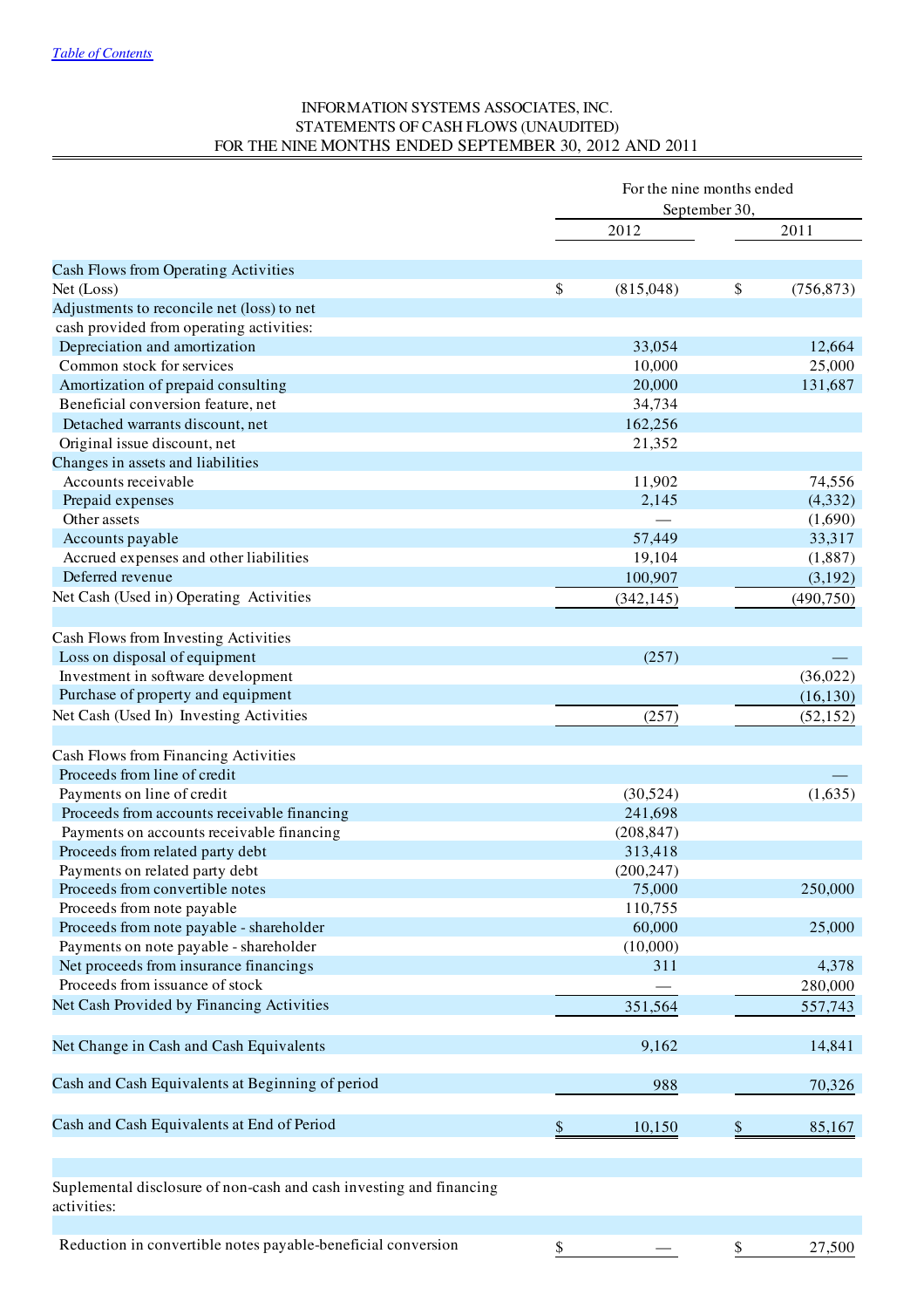| Increase in notes payable                           | 348,926 |       |
|-----------------------------------------------------|---------|-------|
| Interest amortization-original issue discount       | 23.390  | 5.243 |
| Interest amortization-beneficial conversion feature | 34.734  | 5.767 |
| Interest amortization - warrants                    | 162.256 |       |

The accompanying notes are an integral part of these unaudited condensed financial statements.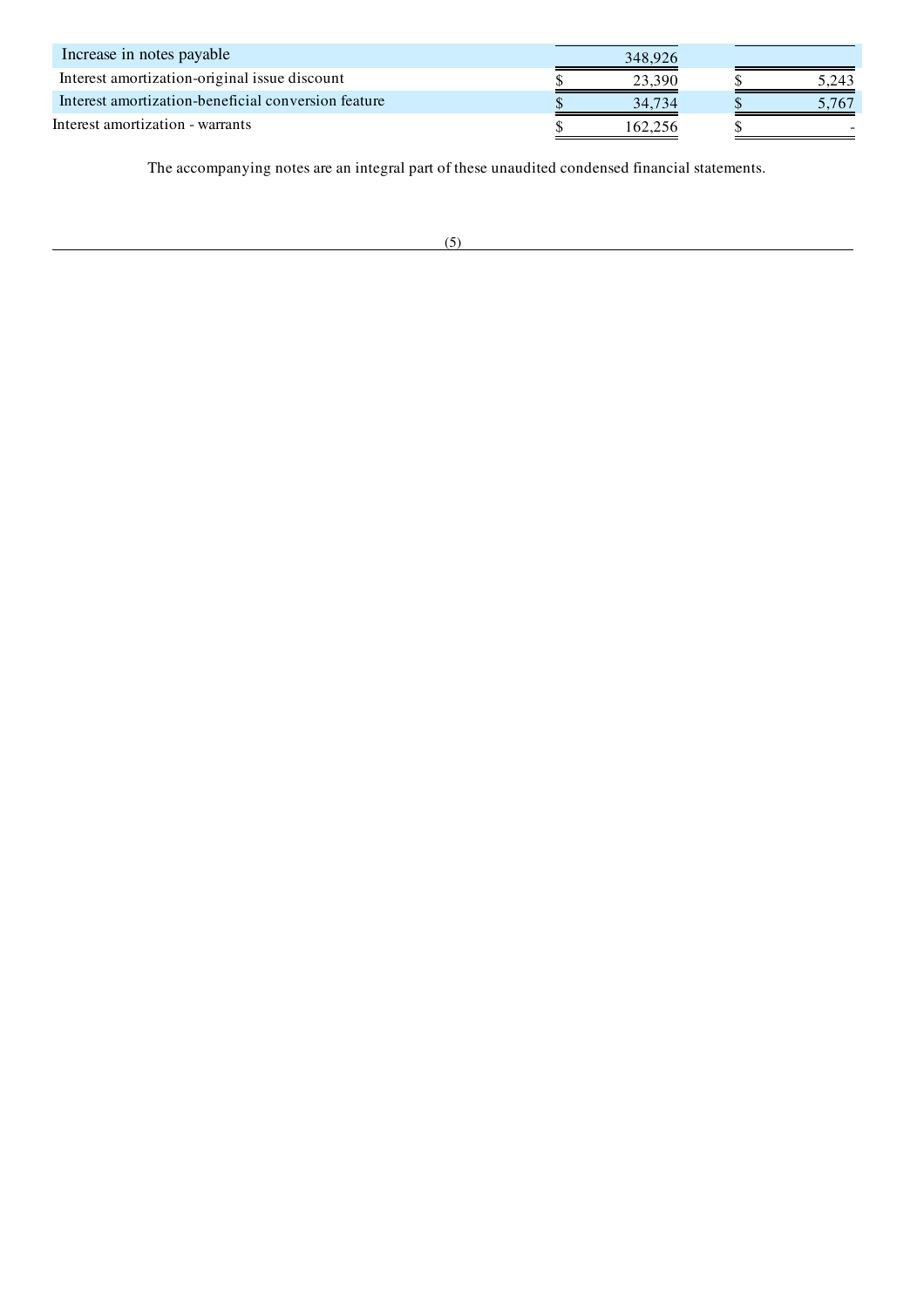# NOTE 1 – NATURE OF OPERATIONS, BASIS OF PRESENTATION AND SUMMARY OF SIGNIFICANT ACCOUNTING POLICIES

## Nature of Operations and Basis of Presentation

Information Systems Associates, Inc. (Company) was incorporated under the laws of the State of Florida on May 31, 1994. The Company provides Mobile Data Center Management™ systems and turnkey data center management solutions to customers. Our products and services include data center asset/inventory management, data center management software and data center data collection. Utilizing its proprietary and patented technology, OSPI® (On Site Physical Inventory®), customers are able to manage data centers on a mobile basis, bringing data center management out of the office and into the data center.

The accompanying unaudited condensed consolidated financial statements have been prepared in accordance with accounting principles generally accepted in the United States of America and with the rules and regulations of the U.S Securities and Exchange Commission for interim financial information. Accordingly, they do not include all of the information and footnotes required by accounting principles generally accepted in the United States of America for complete financial statements. The unaudited condensed consolidated financial statements reflect all normal recurring adjustments, which, in the opinion of management, are considered necessary for a fair presentation of the results for the periods shown. The results of operations for the periods presented are not necessarily indicative of the results expected for the full fiscal year or for any future period. The information included in these unaudited condensed consolidated financial statements should be read in conjunction with Management's Discussion and Analysis and Plan of Operation contained in this report and the audited consolidated financial statements and accompanying notes included in the Company's Annual Report on Form 10-K for the year ended December 31, 2011.

## Recent Accounting Pronouncements

Accounting Standards Updates which were not effective until after September 30, 2012 are not expected to have a significant effect on the Company's condensed consolidated financial position or results of operations.

## Use of Estimates

The preparation of financial statements in conformity with generally accepted accounting principles requires management to make estimates and assumptions that affect the reported amounts of assets and liabilities at the date of the financial statements, and the reported amounts of revenues and expenses during the reporting period. Actual results could differ from those estimates.

## **Reclassifications**

Certain reclassifications may have been made to the prior period financial statements presented to conform to September 30, 2012 financial statement content. Such reclassifications have no effect on reported income.

## Convertible Debt

In accordance with ASC 470-20, the Company calculated the value of any beneficial conversion features embedded in its convertible debt. If the debt is contingently convertible, the intrinsic value of the beneficial conversion feature is not recorded until the debt becomes convertible.

Convertible debt is split into two components: a debt component and a component representing the embedded derivatives in the debt. The debt component represents the Company's liability for future interest coupon payments and the redemption amount. The embedded derivatives represent the value of the warrant that debt holders have to convert into common stock of the Company. If the number of shares that may be required to be issued upon conversion of the convertible debt is indeterminate, the embedded conversion option of the convertible debt is accounted for as a derivative instrument liability rather than equity in accordance with ASC 815-40.

The debt component of the convertible debt is measured at amortized cost and therefore increases as the present value of the interest coupon payments and redemption amount increases, with a corresponding charge to interest.

The debt component decreases by the cash interest coupon payments made. The embedded derivatives are measured at fair value at each balance sheet date, and the change in the fair value is recognized in the income statement.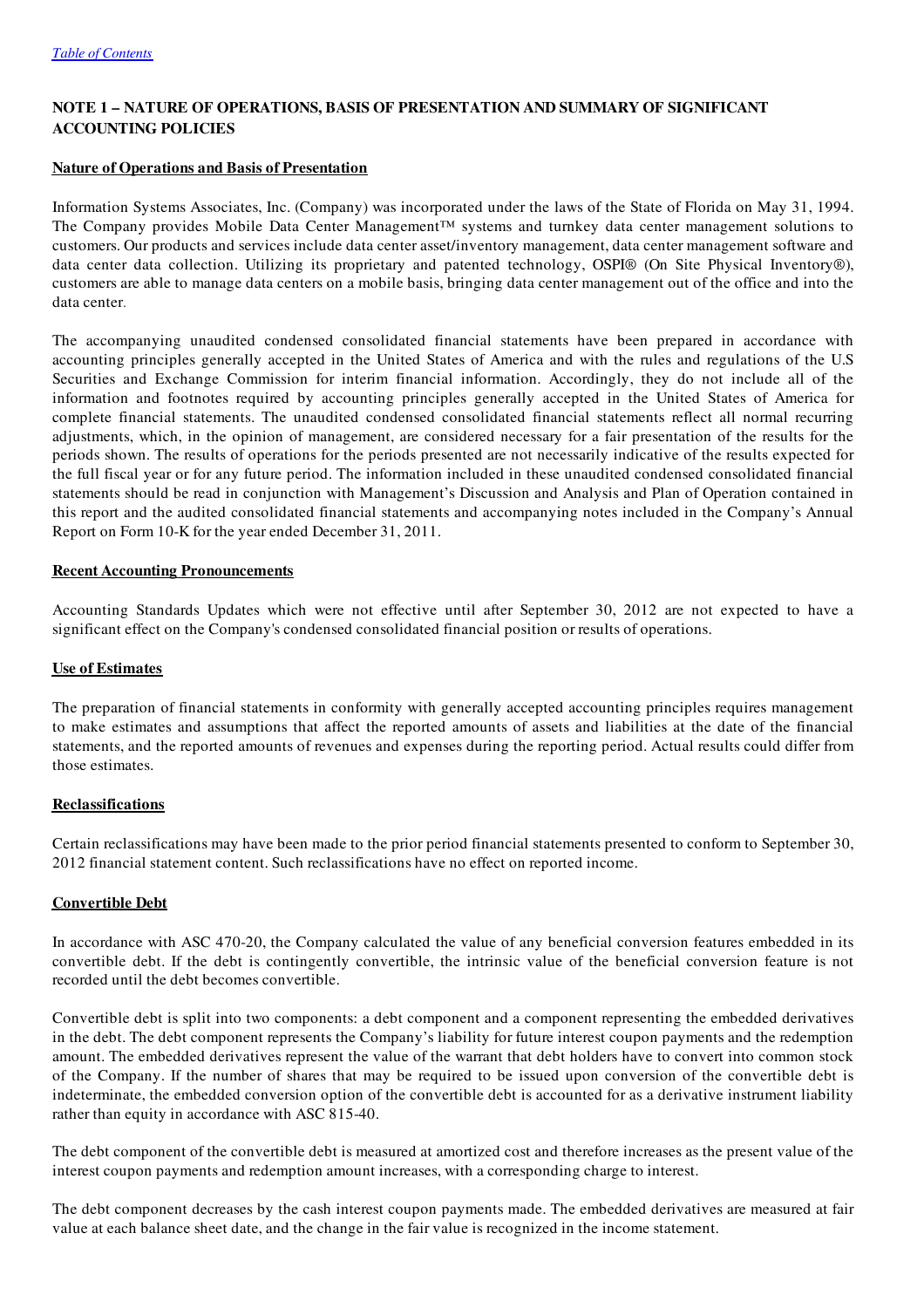## Stock-Based Compensation

The Company accounts for stock-based compensation using the fair value method following the guidance set forth in section 718-10 of the FASB Accounting Standards Codification for disclosure about Stock-Based Compensation. This section requires a public entity to measure the cost of employee services received in exchange for an award of equity instruments based on the grant date fair value of the award (with limited exceptions). That cost will be recognized over the period during which an employee is required to provide service in exchange for the award – the requisite service period (usually the vesting period). No compensation cost is recognized for equity instruments for which the employees do not render the requisite service.

The Company recognizes expenses for the fair value of its outstanding stock warrants and options as they vest, whether held by employees or others. The fair value of each stock warrant and option at the grant date is evaluated by using the Black-Scholes option pricing model based upon certain assumptions, including the expected stock price volatility.

 $(6)$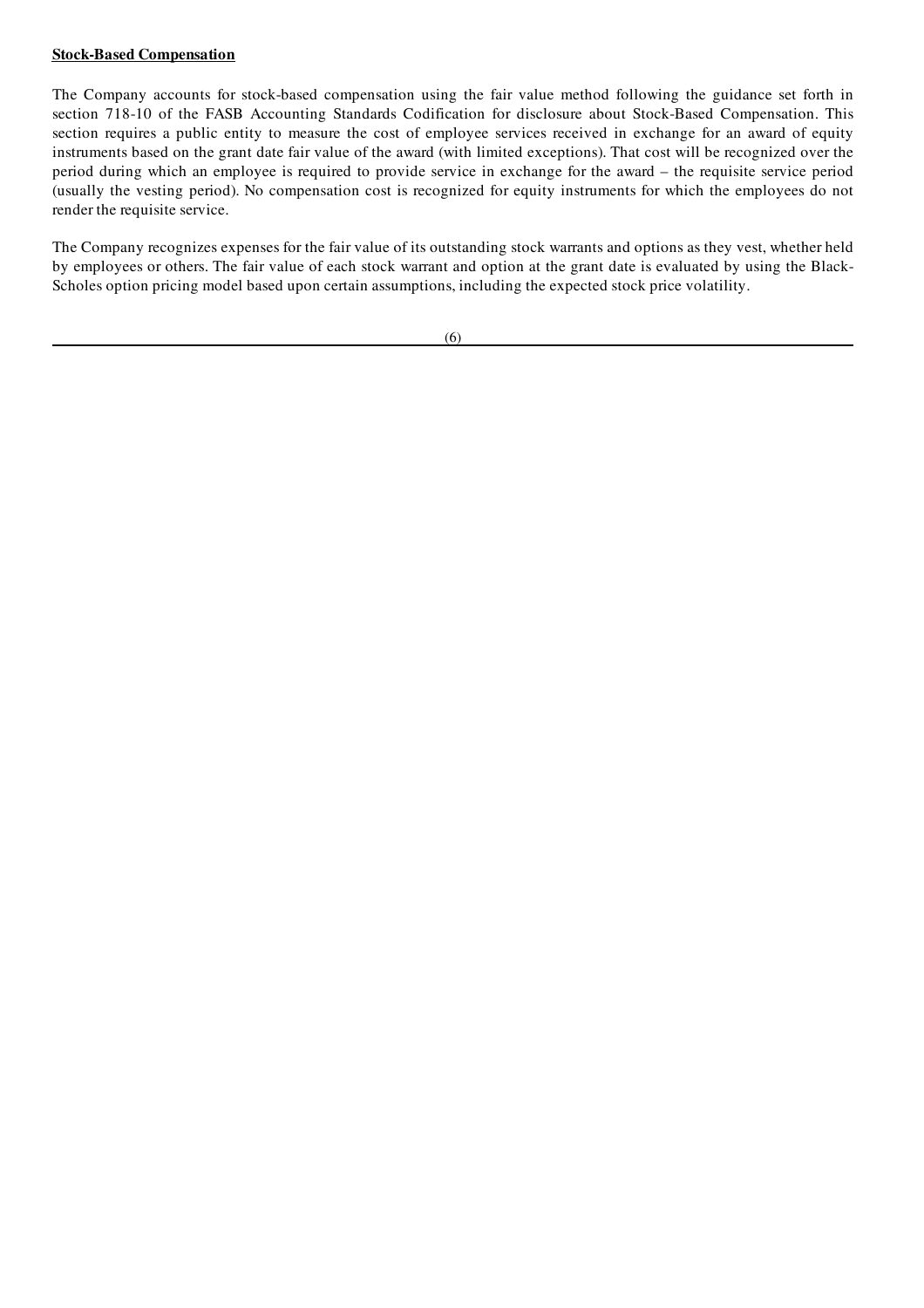# NOTE 2 – GOING CONCERN

The accompanying unaudited condensed consolidated financial statements were prepared assuming that the Company will continue as a going concern. This basis of accounting contemplates the realization of assets and the satisfaction of liabilities in the normal course of operations. As reflected in the accompanying financial statements, the Company had a net operating loss for the nine months ended September 30, 2012 of \$815,048. The total accumulated deficit as of September 30, 2012 was \$4,326,248. The ability of the Company to continue as a going concern is dependent on the Company's ability to further implement its business plan and raise additional capital. These factors, among others, raise substantial doubt about the Company's ability to continue as a going concern.

On February 24, 2012 the Company received \$62,500 in exchange for convertible notes amounting to \$68,750 and warrants to purchase 1,250,000 shares of the Company's common stock. On May 11, 2012 the Company received an additional \$12,500 in exchange for convertible notes amounting to \$13,750 with warrants to purchase 275,000 shares of the Company's common stock. On August 15, 2012, the Company received a further \$60,000 in exchange for a 1 year convertible note amounting to \$66,000 with warrants to purchase 1,250,000 shares of the Company's common stock. The financial statements do not include any adjustments that might be necessary if the Company is unable to continue as a going concern.

Also, during the current reporting period, the Company reached an agreement with a holder of a convertible note and warrants in the amount of \$137,500 to replace that note with a secured note in the amount of \$165,000 consisting of the principal amount of \$137,500 and two years prepaid interest of \$27,500. In exchange for securing this new note with the Company's patent, the investor agreed to forgo any convertibility of the note into common stock and forfeited the associated warrants. Further the Company arranged for lines of credit from a private individual and an entity based on purchase orders received for the Company's products in the amounts of \$25,000 and \$100,000 respectively. These arrangements are similar to existing factoring arrangements and facilitate working capital during implementation of projects.

## NOTE 3 – CASH AND CASH EQUIVALENTS As of

|                                         | September 30, $2012$ | December 31, 2011 |
|-----------------------------------------|----------------------|-------------------|
| Wells Fargo (FDIC insured to \$250,000) | 9.973                | 811               |
| Petty cash                              |                      |                   |
| Total cash and cash equivalent          | 10.150               | 988               |

## NOTE 4 – COMPUTER SOFTWARE DEVELOPED FOR INTERNAL USE

Version 3 of the Company's "On Site Physical Inventory" (OSPI) product has been released. The Company has capitalized the cost of the OSPI software using FASB Accounting Standards Codifications 350-40 "Internal Use Software" as follows:

|                                |   | 2012   |        |
|--------------------------------|---|--------|--------|
| Development costs              | ω | 36,022 | 36,022 |
| Less: accumulated amortization |   |        | 9005   |
|                                |   |        | ، سە   |

## NOTE 5 – PROPERTY AND EQUIPMENT

|                                                | As of                |                   |  |
|------------------------------------------------|----------------------|-------------------|--|
|                                                | September 30, $2012$ | December 31, 2011 |  |
| Computer software (developed)                  | \$36,022             | \$36,022          |  |
| Computer software (purchased)                  | 590                  | 590               |  |
| Web site development                           | 10,072               | 10,072            |  |
| Furniture, fixtures, and equipment             | 40,111               | 40,712            |  |
| Leasehold improvements                         | 1,664                | 1,664             |  |
|                                                | 88,459               | 89,060            |  |
| Less accumulated depreciation and amortization | 69,614               | 36,560            |  |
|                                                | 18,845               | 52,500            |  |

Depreciation and amortization expense for property and equipment was \$33,054 and \$12,664 for the nine months ended September 30, 2012 and 2011, respectively.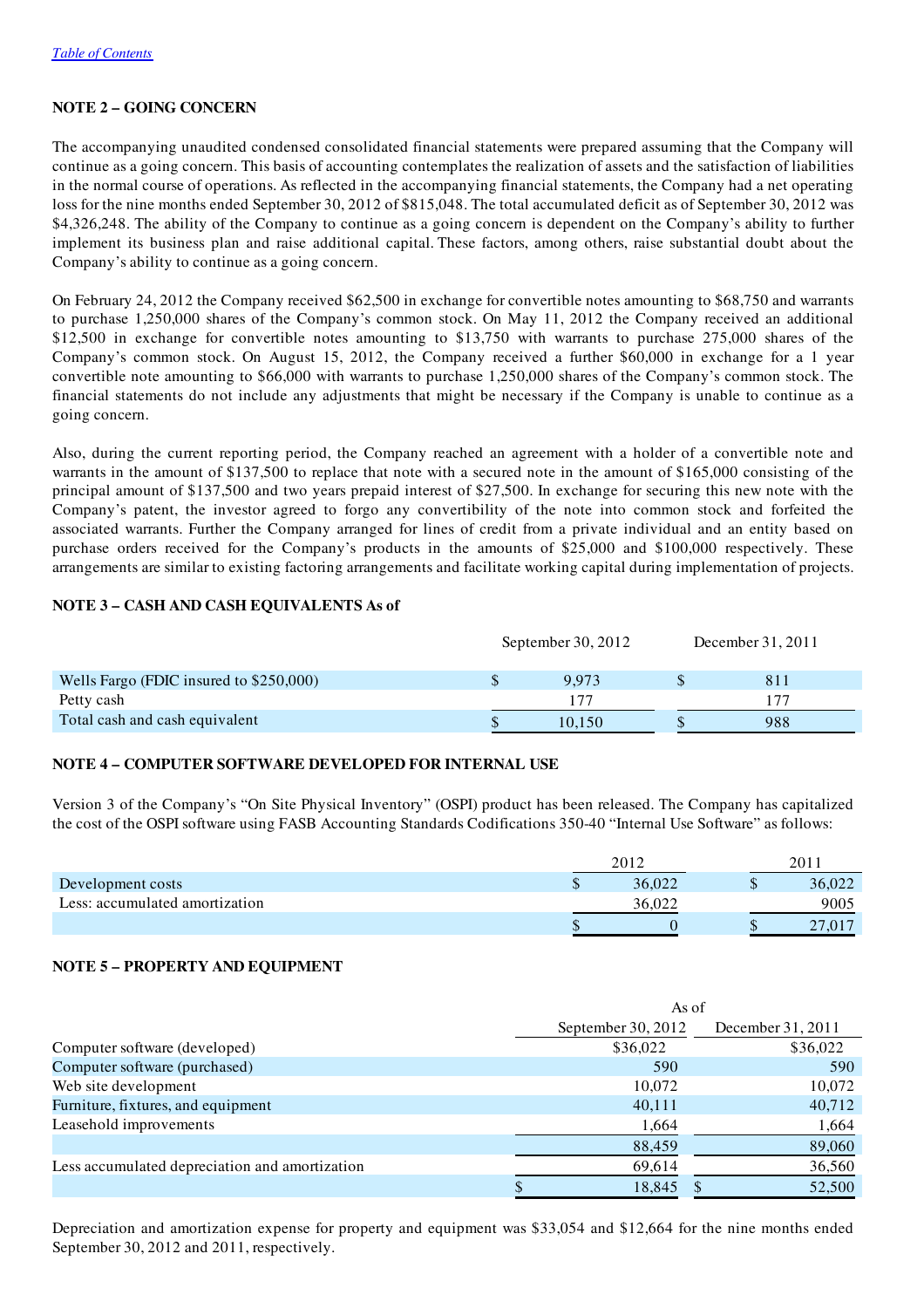## NOTE 6 – NOTES PAYABLE

On June 27, 2012 an accredited investor loaned the Company \$10,000 at a rate of 1.5% interest per month payable monthly. Between July 13, 2012 and July 24, the investor advanced a further \$15,000 for a total indebtedness of \$25,000 on the same terms. At September 30, 2012 there was an accrued interest balance of \$25.

On August 30, 2012 an accredited investor entered into an arrangement with the Company to loan up to \$100,000 on a revolving basis at a rate of 2.5% per month based on purchase orders or invoices that have not been previously factored. The terms call for interest payments at the time of receipt of funds from the invoices submitted as evidence. At September 30, 2012 there was outstanding principal and interest of \$85,755. The initial deposit for this loan came via the Company's President and CFO pursuant to the investor, who is a foreign national, setting up an appropriate entity to handle further transactions. Further, the Company's President and CFO has personally guaranteed the loan on behalf of the Company.

At September 30, 2012 and December 31, 2011, the balance due on all notes payable was \$110,755 and \$0, respectively.

(7)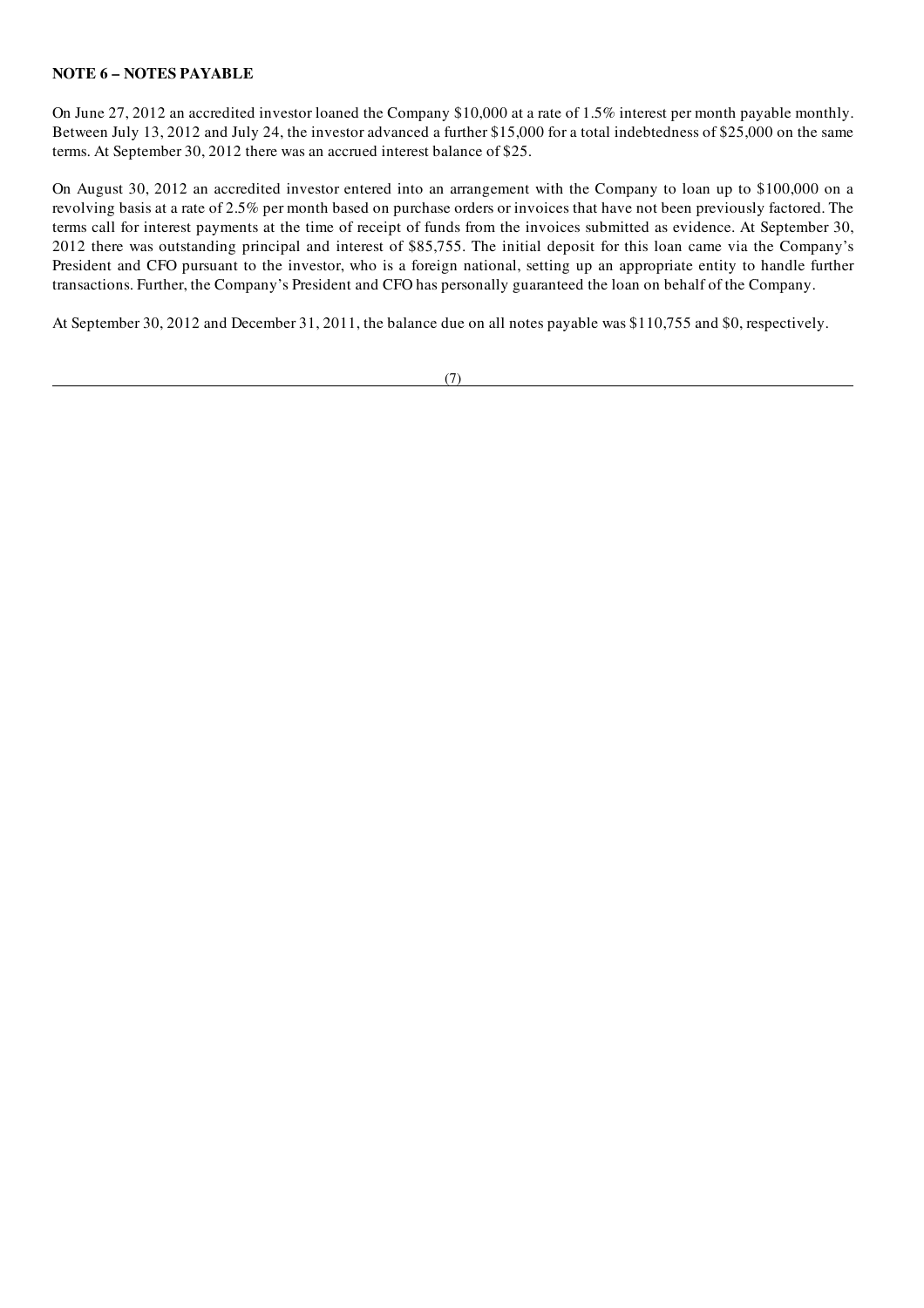## NOTE 7 – NOTES PAYABLE – FACTORING

On December 12, 2011, the Company entered into a purchase and sale agreement with a third party account receivable factoring company. The agreement continues in effect as long as there is an outstanding balance owed by the Company. The agreement requires a payment of 3% for the first thirty days and 1/10 of 1 percent thereafter on the face amount of the accounts receivable financed. The balance at September 30, 2012 and December 31, 2011 was \$23,774 and \$115,126, respectively.

## NOTE 8 – NOTE PAYABLE – LINE OF CREDIT

The Company has a line of credit with Wells Fargo Bank. The line of credit provides for borrowings up to \$40,000. The balance as of September 30, 2012 and December 31, 2011 was \$4,622 and \$35,146, respectively. The interest rate is the Prime Rate plus 3%. The President of the Company is a personal guarantor on the line of credit.

## NOTE 9 – NOTES PAYABLE - INSURANCE

On March 1, 2012, the Company incurred additional short term financings of \$8,581 for the purchase of insurance. The interest rate on the financing was 6.96% and will mature in February 2013.

As of September 30, 2012 and December 31, 2011, the balance on the notes incurred for insurance financing was \$4,485 and \$4,174, respectively.

## NOTE 10 – NOTES PAYABLE – SHAREHOLDERS

On January 11, 2012, a shareholder loaned the Company \$35,000 at 3% interest per month for one year. On April 13 2012, the shareholder loaned principal to the Company in the aggregate amount \$25,000. On June 28, 2012, the Company made a \$10,000 principal payment on the note. At September 30, 2012, the principal balance on the note was \$50,000 with prepaid interest of \$450.

On July 15, the holder of one of the convertible notes in the amount of \$137,500 exchanged this note for a new secured note in the amount of \$165,000 for two years. The note contains an original issue discount of \$27,500 which will be amortized on a quarterly basis of \$3,438 per quarter. The note is secured by the Company's intellectual property, notably the patent for OSPI. In exchange for the security the investor agreed to waive rights to conversion of the note into the Company's stock and the existing warrants which have been cancelled.

At September 30, 2012 and December 31, 2011, the balance due on all notes payable to shareholders was \$190,401 and \$0, respectively.

## NOTE 11 – NOTES PAYABLE – RELATED PARTY

On May 28, 2011, the Company's Chairman and Chief Executive Officer advanced the Company \$25,000 in exchange for a promissory note, bearing an annual interest of 6% and a repayment term of seven months, in order to fund the working capital needs of the Company. On January 1, 2012, the note was extended for 12 months; the Company made two principal payments of \$5,000 each on June 21 and June 28 of 2012 which reduced the principal balance at June 30, 2012 to \$15,000. From July 19, 2012 until August 29, 2012 the Company made further principal payments of \$15,000 such that the principal balance owed is now zero. As of September 30, 2012, accrued interest of \$1,796 is now due on the note.

At various times during the three months ended June 30, 2012, the Company's President, advanced a total of \$68,500. No interest was due on these short-term advances. At June 30, 2012, there was a balance due of \$40,000. On July 2, 2012, the balance was paid in full.

During the third quarter the company processed accrued payroll for two of its officers. The resultant net pay of \$89,154 was deferred and is being held by the company and is recorded as officers' loans due (shown as Notes Payable – Related Party). The company plans to pay these loans as sufficient funds are available.

On June 20 and 28, 2012, a partnership in which the President of the Company is a partner, made a non interest bearing short-term loan to the Company in the amount of \$60,000. This loan was subsequently invested into the Company's current private offering in exchange for a one year convertible note with a coupon of 10% , face value \$66,000. The note is convertible into 1,320,000 shares at \$0.05 per share and 1,250,000 warrants at \$0.10 per share.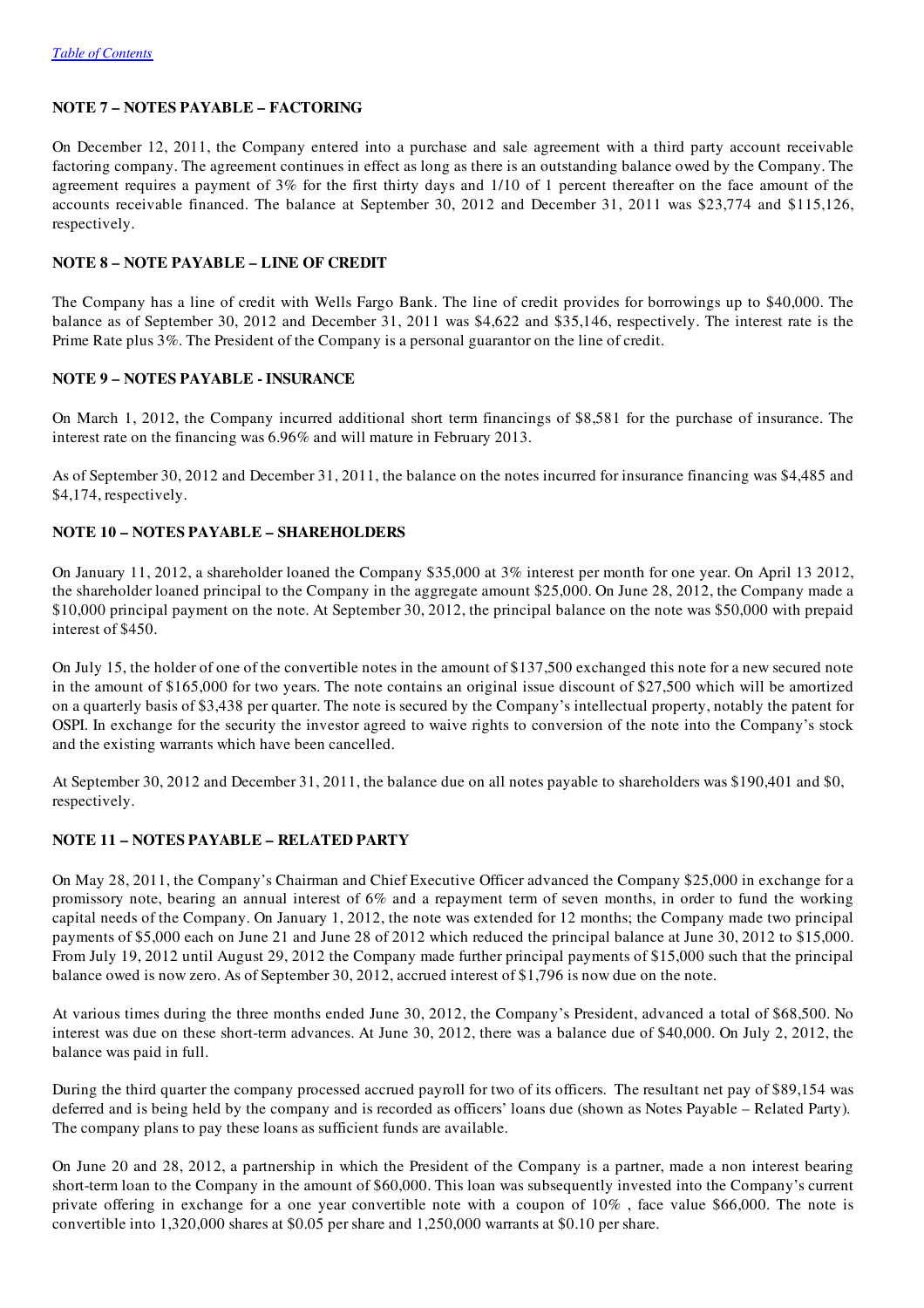During the three months ended June 30, 2012, the Company reclassified \$30,265 of accounts payable balances to notes payable-related party. These balances were a result of Company expenses charged to its Chief Executive Officer's personal credit cards. The Company was previously paying the credit card companies directly.

At September 30, 2012, the balance due on all notes payable to related parties is \$122,495.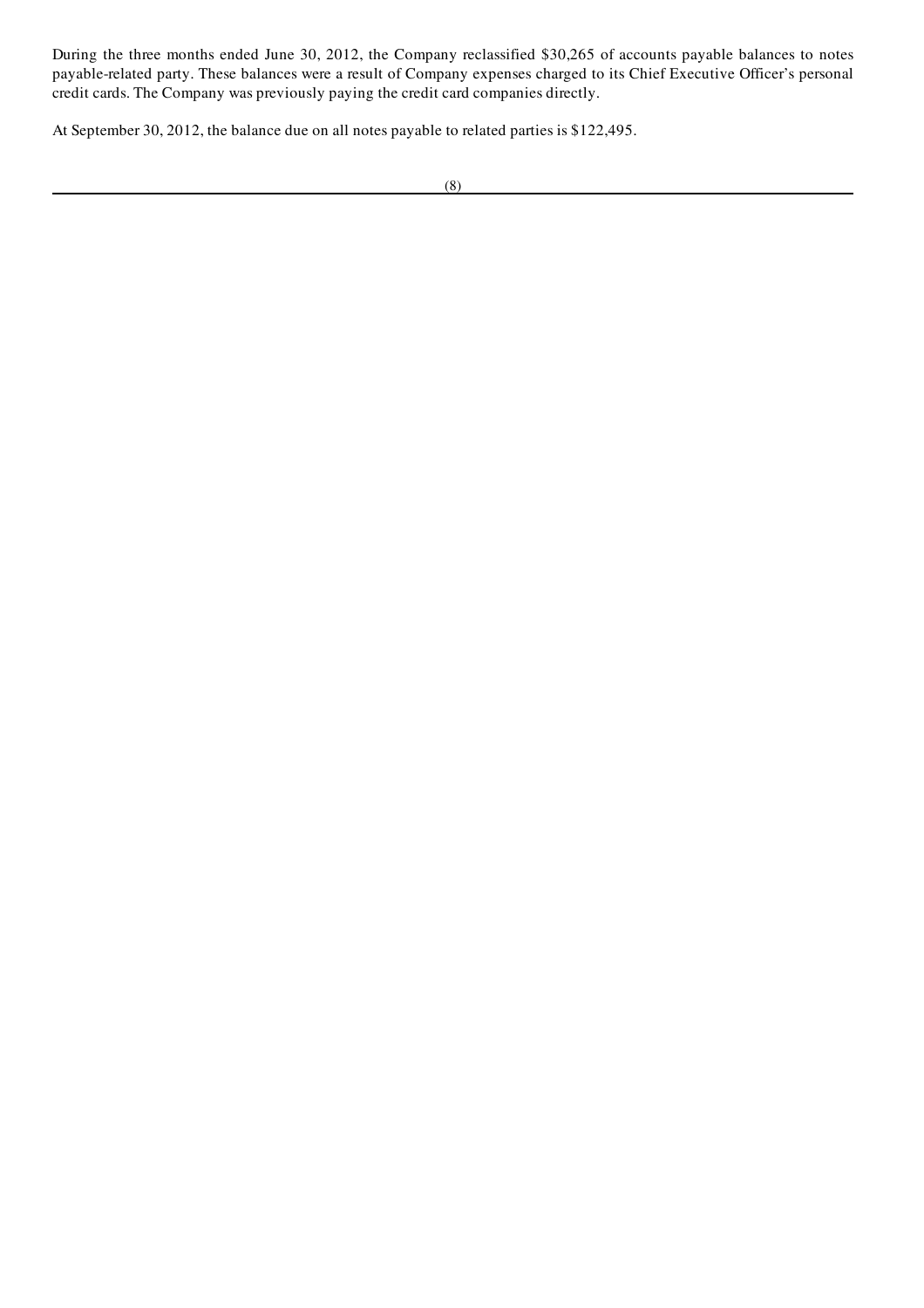# NOTE 12 – NOTES PAYABLE – CONVERTIBLE

On July 15 and July 18, 2011, the Company received a total of \$250,000 from two accredited investors in exchange for one year original issue discount notes in the aggregate amount of \$275,000, convertible into the Company's common stock at a conversion rate of \$0.10 per share and bearing interest of 10%, plus five-year warrants to purchase a total of 2,500,000 shares of the Company's common stock at an exercise price of \$0.10 per share. The market value of the stock at the date of issuance of the warrants was \$0.10.

On February 24, 2012, the Company received an additional \$62,500 from one of the above accredited investors in exchange for a one year original issue discount note in the amount of \$68,750 convertible into the Company's common stock at a conversion rate of \$0.05 per share at an interest rate of 10% plus five-year warrants to purchase 1,250,000 shares of the Company's common stock at an exercise price of \$0.10 per share. The Company determined there was an intrinsic value associated with beneficial conversion feature on this note. This feature is valued at \$13,750 and is being amortized as interest expense with the corresponding amount reducing the carry value of the note. As a condition for this further investment a reduction in the conversion price of the original note and an equivalent reduction in the exercise price of the warrants were executed.

On March 6, 2012, the above investor converted his original note payable in the amount of \$137,500 into 1,833,333 shares of common stock.

On May 11, 2012, the Company received \$12,500 from one accredited investor in exchange for a one year original issue discount note in the amount of \$13,750 convertible into the Company's common stock at a conversion rate of \$0.05 per share at an interest rate of 10% plus five-year warrants to purchase 275,000 shares of the Company's common stock at an exercise price of \$0.10 per share. The Company determined there was an intrinsic value associated with beneficial conversion feature on this note. This feature is valued at \$1,545 and is being amortized as interest expense with the corresponding amount reducing the carry value of the note.

On July 15, 2012 the holder of one of the convertible notes in the amount of \$137,500 exchanged this note for a new secured note in the amount of \$165,000 for two years. The note contains an original issue discount of \$27,500 which will be amortized on a quarterly basis of \$3,438 per quarter. The note is secured by the Company's intellectual property, notably the patent for OSPI. In exchange for the security the investor agreed to waive rights to conversion of the note into the Company's stock and the existing warrants which have been cancelled.

As of September 30, 2012, the balance on the outstanding convertible notes, net of unamortized original issue discount is \$22,372.

## NOTE 13 – INCOME TAXES

The Company files income tax returns in the U.S. federal jurisdiction and various states. The Company is no longer subject to U.S. federal or state income tax examinations by tax authorities for years before 2007. None of the tax years subject to examination are currently under examination by a tax authority and the Company has not received notice of the intent by any tax authority to commence an examination.

The Company adopted the provisions of FIN No. 48 on January 1, 2007. As a result of the implementation of FIN No. 48, the Company did not recognize any liability for unrecognized tax benefits, since the Company has concluded that all of its tax positions are highly certain of being upheld upon examination by federal or state tax authorities.

## NOTE 14 – NET (LOSS) PER SHARE

Basic earnings per share (EPS) are computed by dividing net (loss) by the weighted average number of common shares outstanding. The dilutive EPS adds the dilutive effect of stock options, warrants and other stock equivalents. During the nine months ended September 30, 2012, outstanding warrants to purchase an aggregate of 4,825,000 shares of stock and outstanding options to purchase 350 shares of stock were excluded from the computation of dilutive earnings per share because the inclusion would have been anti-dilutive.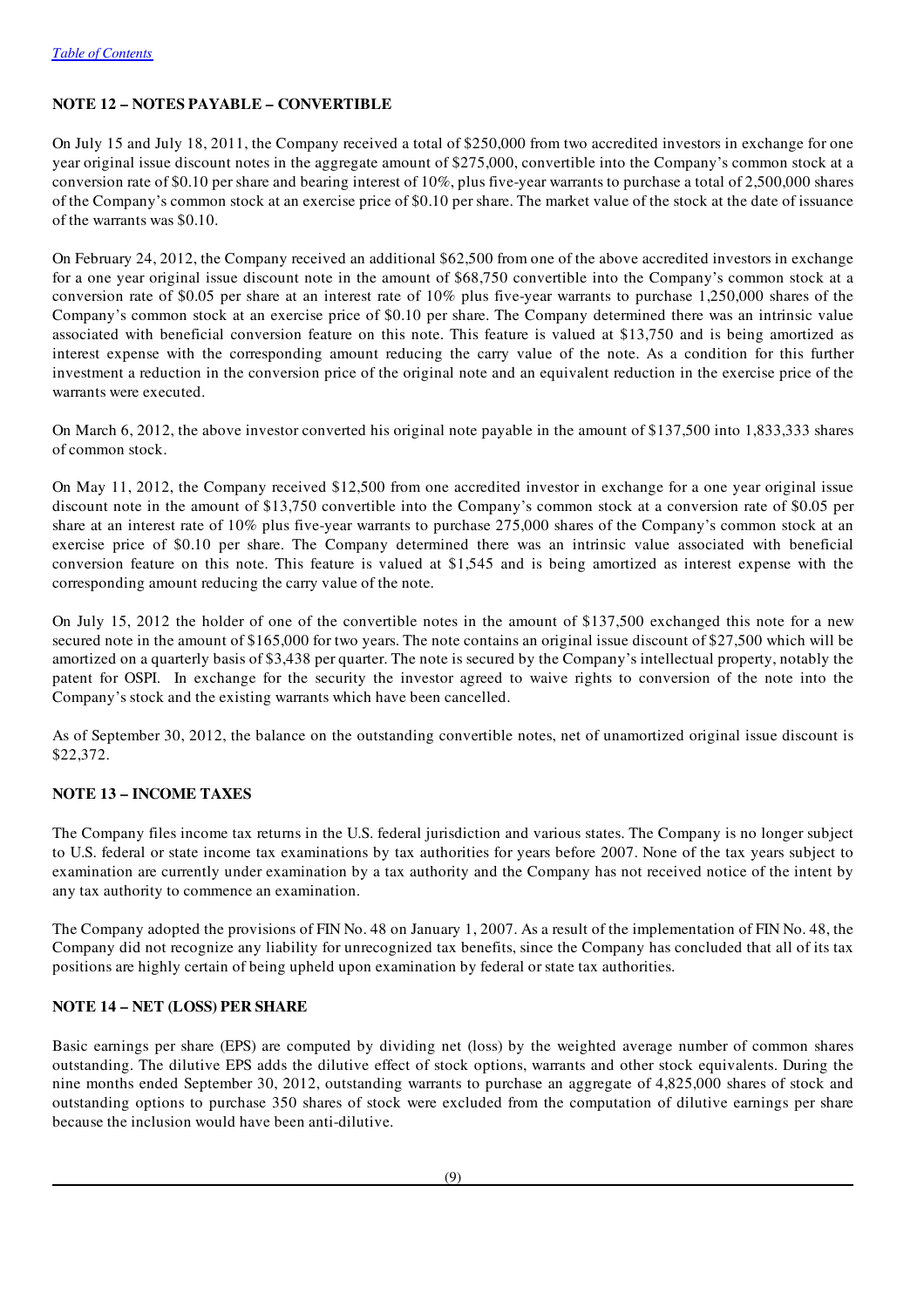# NOTE 15 – SUPPLEMENTAL CASH FLOW INFORMATION

Supplemental disclosures of cash flow information for the six months ended September 30, 2012 and 2011 is summarized as follows:

|                                                            | 2012  |     |
|------------------------------------------------------------|-------|-----|
| Cash paid during the periods for interest and income taxes |       |     |
| Income taxes                                               |       |     |
| Interest                                                   | 3.892 | 426 |

## NOTE 16 – OPERATING LEASE

On April 25, 2011, the Company entered into a 3 year escalating lease agreement for 1,352 square feet commencing July, 2011. The monthly rental rate is \$1,800, \$1,920 and \$2,040 for the lease years ending July 31, 2012, 2013 and 2014, respectively. The Company incurred \$1,664 in leasehold improvements prior to occupancy and paid a security deposit of \$1,800.

On September 19, 2011, the Company entered into a 1 year sublease for 2,000 square feet in Las Vegas, Nevada. The sublease commenced on October 15, 2011 and requires monthly payments of \$3,000. A security deposit of \$3,000 was paid to the landlord.

During May 2012, the Company elected to close its office in Las Vegas and has notified the landlord accordingly. The Company anticipates that the security deposit held by the landlord will be applied to future unpaid rents and have accrued in the financial statements unpaid rent in the amount of \$13,500 which represents rents due for the half month of May, 2012 through September 2012. Rent expense for the nine months ended September 30, 2012 and 2011 was \$46,506 and \$8,711.70, respectively.

## NOTE 17 – COMMON STOCK

On March 6, 2012, a convertible note in the amount of \$137,500 was converted into 1,833,333 shares of common stock.

In May 2011, the Company issued 500,000 shares of common stock to three accredited investors in exchange for \$50,000.

In January 2011, the Company issued 50,000 shares of common stock in exchange for \$5,000 in a private placement with an accredited investor.

In January 2011, the Company issued 3,000,000 shares of common stock in exchange for \$150,000 in a private placement with its new director and Chief Operating Officer.

# NOTE 18– SHARE BASED PAYMENTS FOR SERVICES

In January 2012, the Company issued 100,000 shares of common stock to an independent director in payment of director fees for the coming year. The shares were value at \$0.10 per share based upon the market value of the Company's common stock on the date of the grant.

On December 31, 2011, the Company issued 500,000 shares of common stock to its Chief Operating Officer in payment for services for the three months ended December 31, 2011.

On July 14, 2011, the Company issued 250,000 shares of common stock to one accredited investor in exchange for \$25,000.

On July 1, 2011, the Company issued 500,000 shares of common stock to its Chief Operating Officer in payment for services for the three months ended September 30, 2011.

In June 2011, the Company issued 200,000 shares of common stock to its two independent directors in payment of director fees for the coming year. The shares were value at \$0.10 per share based upon the market value of the Company's common stock on the date of the grant.

In May 2011, the Company issued 100,000 shares of common stock in connection with a one year financial communications agreement. The shares were valued at \$0.10 per share based upon the market value of the Company's common stock on the date of the grant.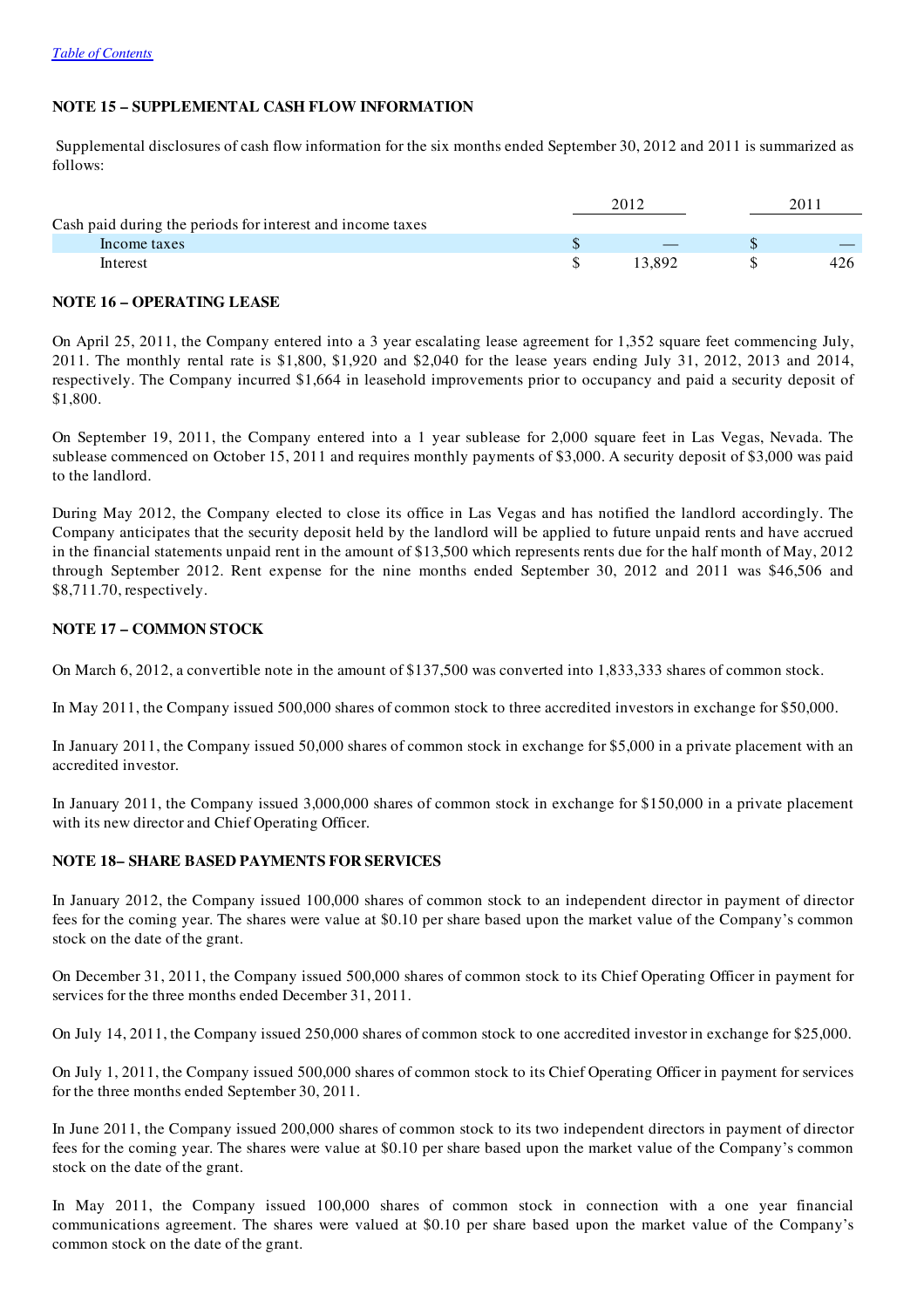On April 2, 2011, the Company issued 300,000 shares of common stock in connection with a one year investor relations agreement. The shares were valued at \$0.10 per share based upon the market value of the Company's common stock on the date of the grant.

On April 1, 2011, the Company issued 500,000 shares of common stock to its Chief Operating Officer in payment for services for the three months ended September 30, 2011.

In January 2011, the Company issued 500,000 shares of common stock to its Chief Operating Officer in payment for services for the three months ended March 31, 2011.

(10)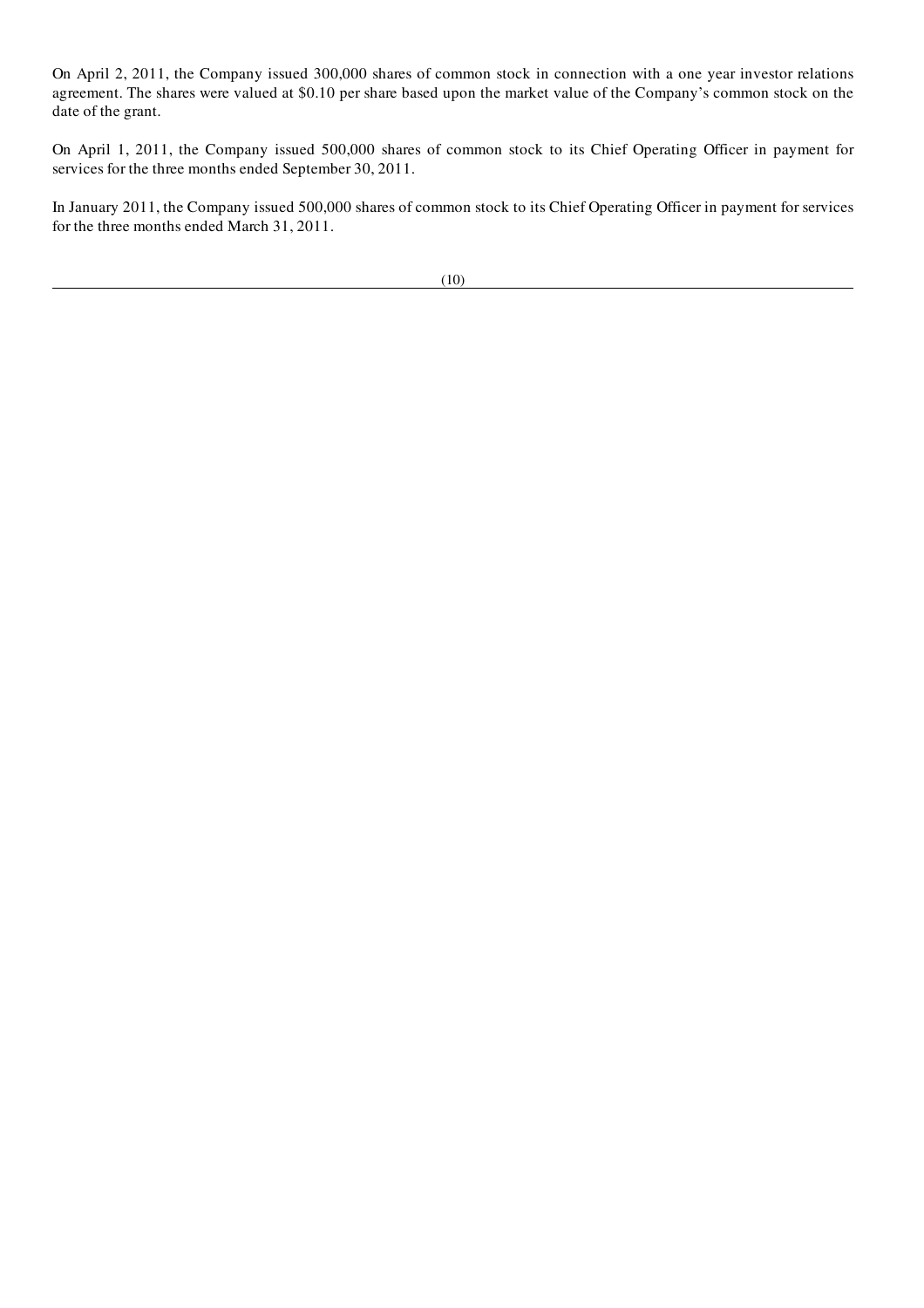## NOTE 19 – STOCK PURCHASE WARRANTS AND OPTIONS

On August 15, 2012, the Company issued 1,250,000 warrants to a consulting company. The warrants were valued using the Black-Scholes model with a dividend rate of 0%, volatility of 462.61%, and a risk free rate of 0.102% and a term of 5 years.

On May 11, 2012, warrants to purchase 275,000 shares of common stock at \$0.10 per share were issued to an accredited investor in conjunction with a convertible note. The warrants were valued using the Black-Scholes model with a dividend rate of 0%, volatility of 462.61%, and a risk free rate of 0.096% and a term of 5 years.

On August 2, 2012, the Company issued 250,000 options to its President and CFO. The options vest equally every six months over a three year period. The options were valued using the Black-Scholes model with a dividend rate of 0%, volatility of 462.61%, and a risk free rate of 0.61% and a term of 5 years.

On August 2, 2012, the Company issued 100,000 options to its new Chief Operating Officer. The options vest equally every six months over a three year period. The options were valued using the Black-Scholes model with a dividend rate of 0%, volatility of 462.61%, and a risk free rate of 0.61% and a term of 5 years.

In February 2102 warrants to purchase 1,250,000 shares of common stock at \$0.10 per share were issued to an accredited investor in conjunction with a convertible note. As consideration for this further investment, the 1,250,000 existing warrants with a strike price \$.10 were cancelled and reissued with a strike price of \$0.075 per share. The new and existing warrants were valued both valued at using the Black-Scholes model with a dividend rate of  $0\%$ , volatility of 462.61%, a risk free rate of 0.89% and a term of 5 years.

In July 2011, warrants to purchase 1,250,000 shares of common stock at \$0.10 per share were issued to an accredited investor in conjunction with a convertible note. The warrants were valued using the Black-Scholes model with a dividend rate of 0%, volatility of 347.62%, and a risk free rate of 1.45% and a term of 5 years.

In July 2011, warrants to purchase 1,250,000 shares of common stock at \$0.10 per share were issued to an accredited investor in conjunction with a convertible note. The warrants were valued using the Black-Scholes model with a dividend rate of 0%, volatility of 347.62%, and a risk free rate of 1.46% and a term of 5 years.

In July 2011, warrants to purchase 250,000 shares of common stock at \$0.10 per share were issued to an accredited investor in conjunction with a private offering. The warrants were valued using the Black-Scholes model with a dividend rate of 0%, volatility of 347.62%, and a risk free rate of 1.51% and a term of 5 years.

In May 2011, warrants to purchase a total of 500,000 shares of common stock at \$0.10 per share were issued to three accredited investors in conjunction with a private offering. The warrants were valued using the Black-Scholes model with a dividend rate of 0%, volatility of 347.62%, and a risk free rate of 1.83% and a term of 5 years.

In January 2011, warrants to purchase 50,000 shares of common stock at \$0.10 per share were issued to an accredited investor in conjunction with a private offering.

A summary of the Company's warrant and option activity during the periods ended September 30, 2012 and December 31, 2011 is presented below:

## Warrants

Following is a summary of warrants outstanding:

|                                    | For the Nine Months Ended |                       |                   |                       |  |  |
|------------------------------------|---------------------------|-----------------------|-------------------|-----------------------|--|--|
|                                    |                           | September 30, 2012    |                   | September 30, 2011    |  |  |
|                                    |                           | Weigthed Avg Exercise |                   | Weigthed Avg Exercise |  |  |
|                                    | <b>Shares</b>             | Price                 | <b>Shares</b>     | Price                 |  |  |
| Outstanding at beginning of period | 3,300,000                 |                       | \$0.10 15,000,000 | \$3.00                |  |  |
| Granted                            | 4,025,000                 |                       | \$0.06 2,500,000  | \$0.10                |  |  |
| Exercised                          |                           |                       |                   |                       |  |  |
| Forfeited                          | 2,500,000                 | \$0.10                |                   |                       |  |  |
| Expired                            |                           |                       | 15,000,000        | \$3.00                |  |  |
| Outstanding at end of period       | 4,825,000                 | \$0.07                | 2,500,000         | \$0.10                |  |  |
| Exercisable at end of period       | 4,825,000                 |                       | \$0.07 2,500,000  | \$0.10                |  |  |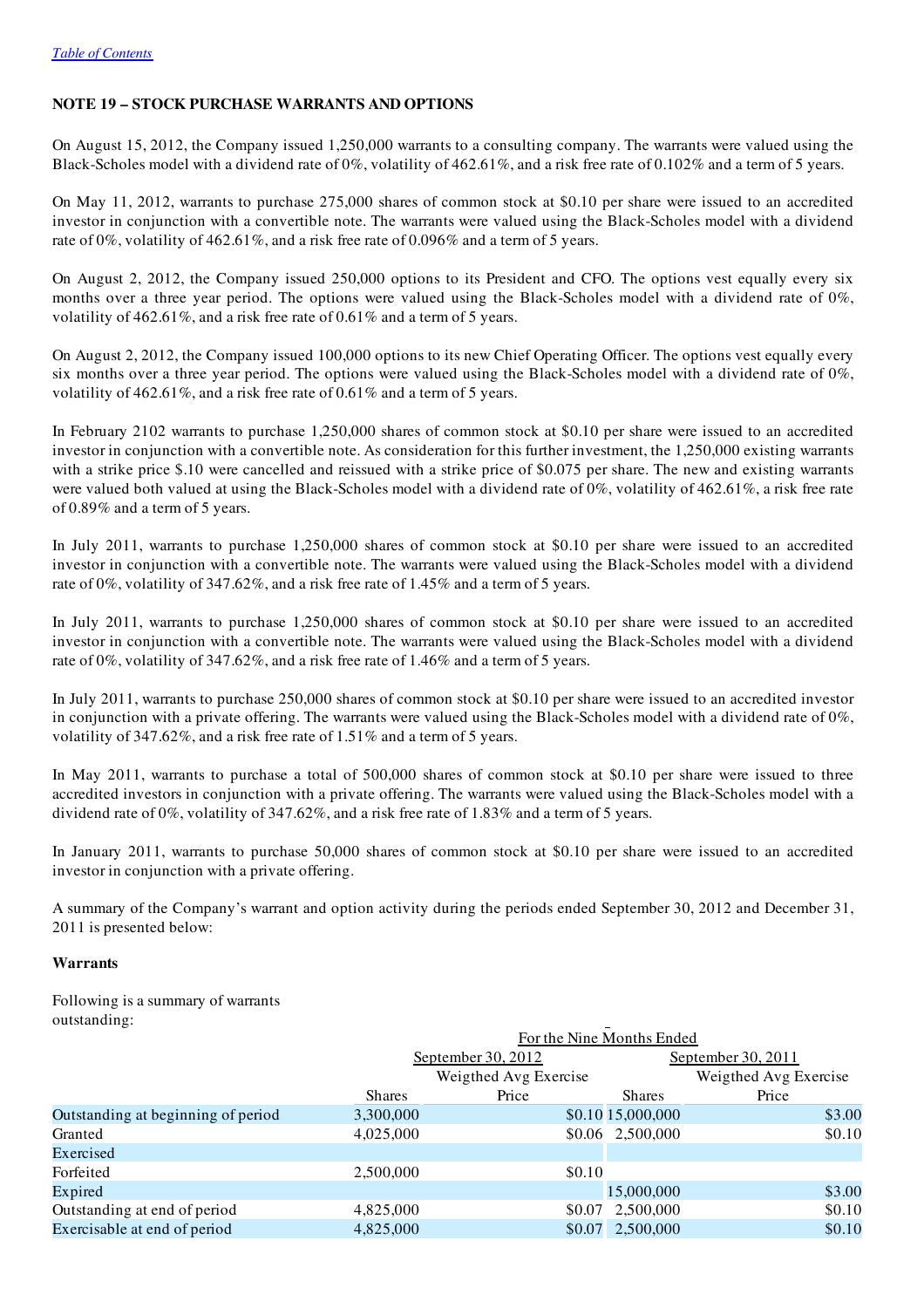| Weighted average remaining contractual term | \$0.07 | \$0.10 |
|---------------------------------------------|--------|--------|
| Exercisable                                 | \$0.07 | \$0.10 |

# **Options**

Following is a summary of options outstanding:

|                                             | For the Nine Months Ended |                    |                                                                |  |  |
|---------------------------------------------|---------------------------|--------------------|----------------------------------------------------------------|--|--|
|                                             |                           | September 30, 2012 | September 30, 2011                                             |  |  |
|                                             | <b>Shares</b>             |                    | Weigthed Avg Exercise Price Shares Weigthed Avg Exercise Price |  |  |
| Outstanding at beginning of period          |                           |                    |                                                                |  |  |
| Granted                                     | 350,000                   | \$0.04             |                                                                |  |  |
| Exercised                                   |                           |                    |                                                                |  |  |
| Forfeited                                   |                           |                    |                                                                |  |  |
| Expired                                     |                           |                    |                                                                |  |  |
| Outstanding at end of period                | 350,000                   | \$0.04             |                                                                |  |  |
| Exercisable at end of period                | 58,333                    | \$0.04             |                                                                |  |  |
|                                             |                           |                    |                                                                |  |  |
| Weighted average remaining contractual term |                           | \$0.04             |                                                                |  |  |
|                                             |                           |                    |                                                                |  |  |
| Weighted average grant date fair value      |                           |                    |                                                                |  |  |
| Exercisable                                 |                           | \$0.04             |                                                                |  |  |
| Weighted average remaining contractual term |                           | \$0.04             |                                                                |  |  |

(11)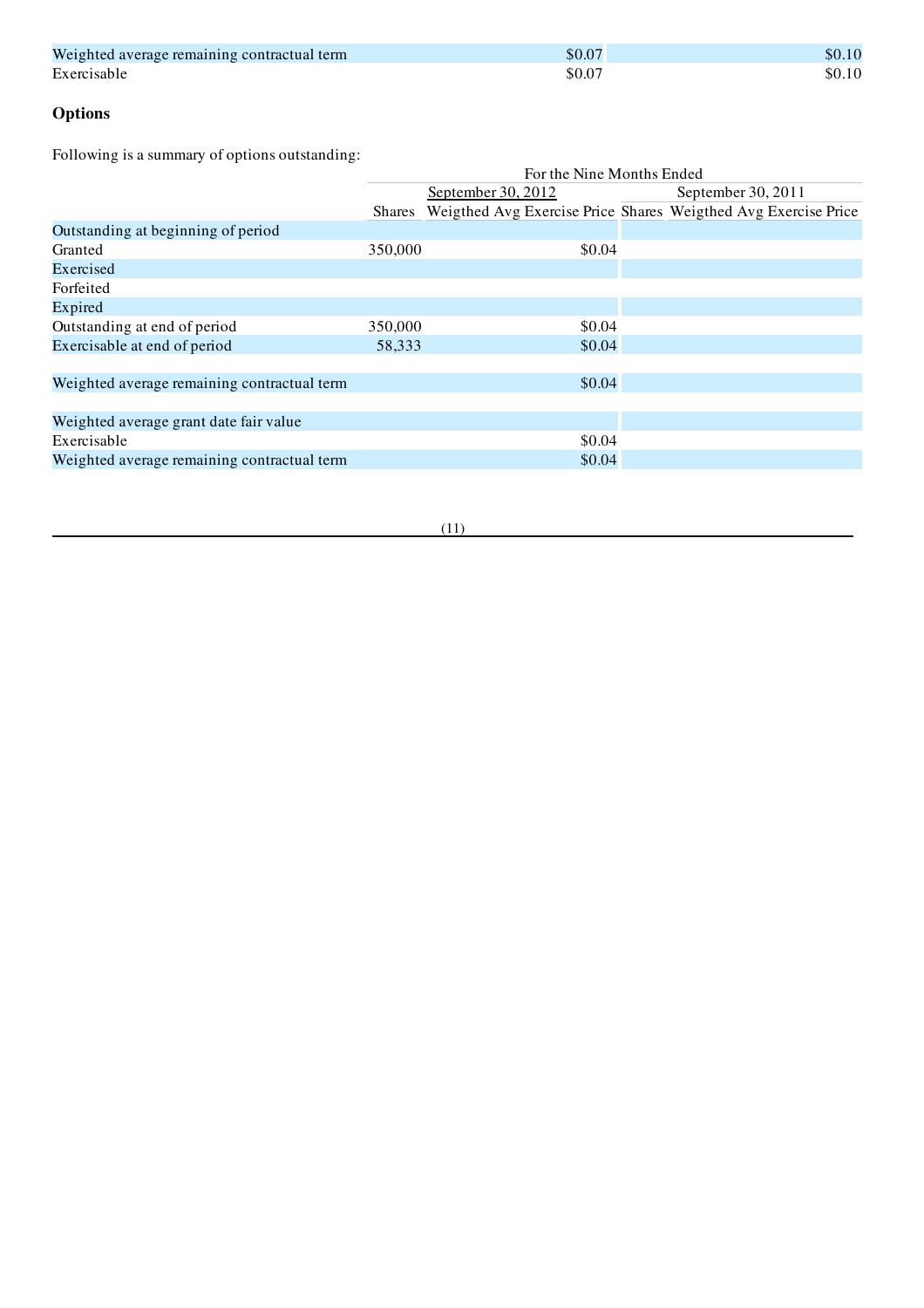## Item 2. Management's Discussion and Analysis of Financial Condition and Results of Operations

You should read the following discussion in conjunction with our consolidated financial statements and notes thereto. Management's Discussion and Analysis of Financial Condition and Results of Operations contains forward-looking statements that reflect our plans, estimates, and beliefs. Our actual results could differ materially from those discussed in the forward-looking statements. Factors that could cause or contribute to these differences include those discussed in the section entitled "Risk Factors," located in our Annual Report on Form 10-K for the year ended December 31, 2011. As used herein the terms "we", "us", "our", the "Registrant," "ISA" and the "Company" means, Information Systems Associates, Inc., a Florida corporation.

#### COMPANY OVERVIEW

Information Systems Associates, Inc. was founded in 1994. The Company provides Mobile Data Center Management™ systems and turnkey data center management solutions to customers. Our products and services include data center asset/inventory management, data center management software and data center data collection. Utilizing its proprietary and patented technology, OSPI® (On Site Physical Inventory®), customers are able to manage data centers on a mobile basis, bringing data center management out of the office and into the data center.

#### CURRENT DEVELOPMENTS

The Company is in the process of focusing its future sales growth with a greater emphasis on software sales with a supporting role played by its current Professional Services business. As a result, we recently terminated our support and development provider based in the UK and are working to bring this service in-house. We currently contract for development and software services from a US company who has placed a member of staff in house full time at the Company's Florida offices. The Company is in the process of interviewing additional software development candidates to build out the new products.

### CRITICAL ACCOUNTING POLICIES

#### Revenue recognition

We recognize revenue in accordance with ASC 605-10 "Revenue Recognition" and ASC 605-25 "Revenue Arrangements with Multiple Deliverables".

Software revenue is recognized when the systems are installed. In the case of multiple licenses, the revenue is recognized upon installation of the license and acceptance by the customer.

Consulting services and training revenues are accounted for separately from subscription and support revenues when these services have value to the customer on a standalone basis and there is objective and reliable evidence of fair value of each deliverable. When accounted for separately, revenues are achieved and accepted by the customer for fixed price contracts. The majority of our consulting service contracts are on a time and material basis. Training revenues are recognized after the services are performed. For revenue arrangements with multiple deliverables, we allocate the total customer arrangement to the separate units of accounting based on their relative fair values, as determined by the price of the undelivered items when sold separately.

In determining whether the consulting services can be accounted for separately from subscription and support revenues, we consider the following factors for each consulting agreement: availability of the consulting services from other vendors, whether objective and reliable evidence for fair value exists for the undelivered elements, the nature of the consulting services, the timing of when the consulting contract was signed in comparison to the subscription service start date, and the contractual dependence of the subscription service on the customer's satisfaction with the consulting work. If a consulting arrangement does not qualify for separate accounting, we recognize the consulting revenue ratably over the remaining term of the subscription contract. Additionally, in these situations we defer the direct costs of the consulting arrangement and amortize these costs over the same time period as the consulting revenue is recognized. We did not have any revenue arrangements with multiple deliverables for the period ending September 30, 2012.

#### Property, Plant, and Equipment

Property and equipment is stated at cost. Depreciation is provided by the straight-line method over the estimated economic life of the property and equipment (three to ten years). When assets are sold or retired, their costs and accumulated depreciation are eliminated from the accounts and any gain or loss resulting from their disposal is included in the statement of operations.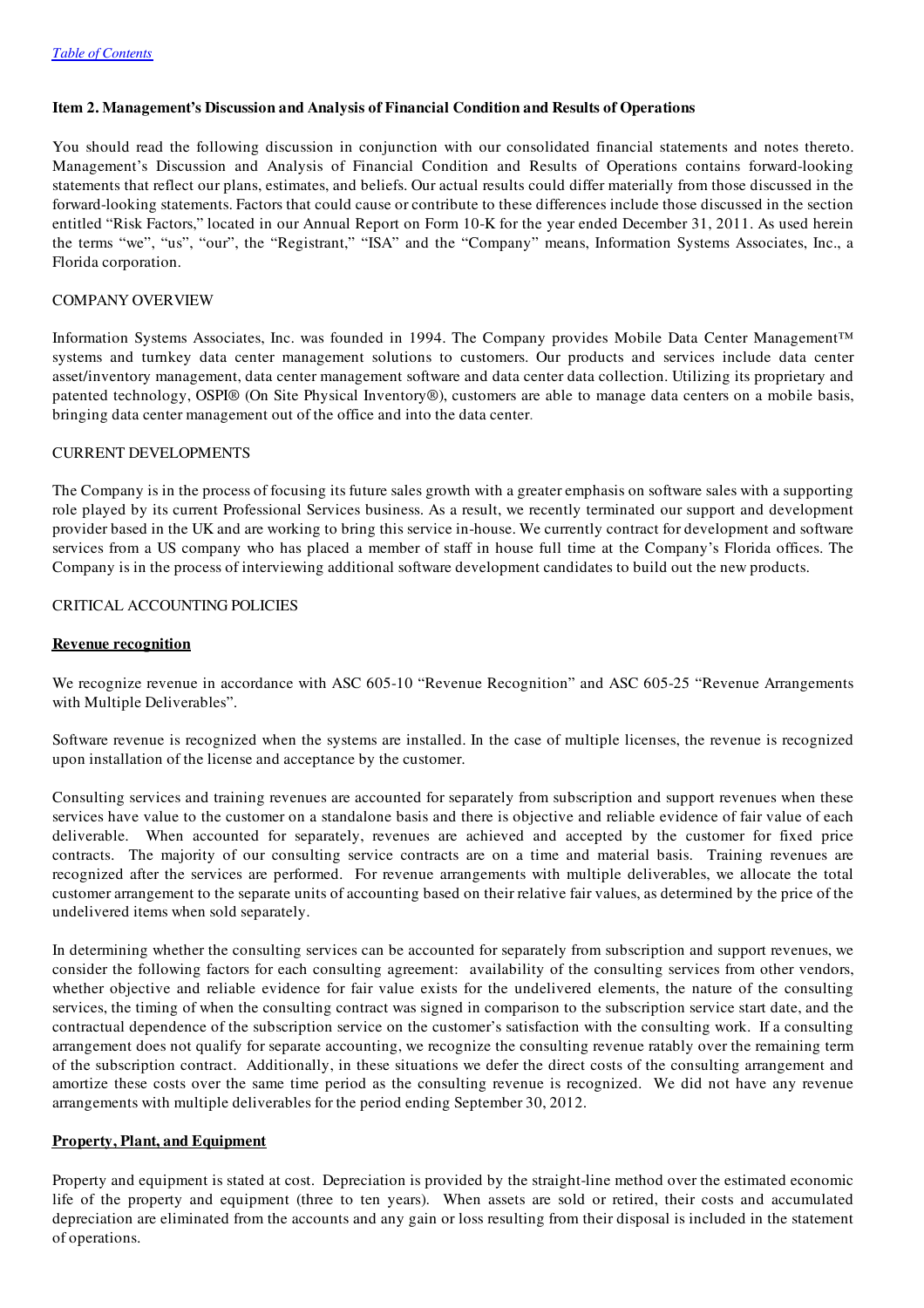We recognize an impairment loss on property and equipment when evidence, such as the sum of expected future cash flows (undiscounted and without interest charges), indicates that future operations will not produce sufficient revenue to cover the related future costs, including depreciation, and when the carrying amount of the asset cannot be realized through sale. Measurement of the impairment loss is based on the fair value of the assets.

### Software Development Costs

The Company accounts for costs incurred to develop computer software for internal use in accordance with FASB Accounting Standards Codification 350-40 "Internal-Use Software". As required by ASC 350-40, we capitalize the costs incurred during the application development state, which include costs to design the software configuration and interfaces, coding, installation, and testing. Costs incurred during the preliminary project along with post-implementation stages of internal use computer software are expensed as incurred. Capitalized development costs are amortized over the estimated useful life. Costs incurred to maintain existing product offerings are expensed as incurred. The capitalization and ongoing assessment of recoverability of development costs requires considerable judgment by management with respect to certain external factors, including, but not limited to, technological and economic feasibility, and estimated economic life.

After the development of the internal-use OSPI® software was complete, we decided to market the software. Proceeds from the licenses of the computer software, net of direct incremental costs of marketing, such as commissions, software reproduction cost, warranty and service obligations, and installation cost, are applied against the carrying cost of that software. No profit will be recognized until aggregate net proceeds from licenses and amortization have reduced the carrying amount of the software to zero. Subsequent proceeds will be recognized in revenue as earned.

In December of 2011, the Company released Version 3 of OSPI® software for sale in the marketplace. The Company accounts for internally produced software with FASB Accounting Standard Codification 985-20 "Cost of Software to Be Sold, Leased, or Otherwise Marketed". Costs were capitalized when the second version was established as technically feasible and will be written off on a straight line method over the estimated useful life.

## RESULTS OF OPERATIONS FOR THE THREE MONTHS ENDED SEPTEMBER 30, 2012 AND 2011

The following discussion should be read in conjunction with the unaudited condensed financial statements included in this report.

#### Revenues

Gross revenues were \$259,617 and \$160,003 for the three months ended September 30, 2012 and 2011, respectively. We recognize professional services revenue, which includes installation, training, consulting and engineering services, upon delivery of the services.

#### Operating Expenses

Operating expenses were to \$345,955 and \$360,344 for the three month period ended September 30, 2012 and 2011 respectively. While administrative and general expenses remained relatively unchanged between periods, our salaries and employee benefits decreased approximately \$13,000.

#### Loss from Operations

We had a loss from operations of \$119,017 for the three months ended September 30, 2012 as compared to a loss of \$217,903 for the three months ended September 30, 2011. The decrease in the loss resulted mainly from 62% increase in sales and a minimal decrease in operating expenses.

#### Interest Expense

Interest expense was \$287,018 for the three months ended September 30, 2012 as compared to interest expense of \$14,101 for the three months ended September 30, 2011. This significant increase in interest expense resulted from the amortization of interest expense associated with original issue discount notes, the beneficial conversion feature and warrants issued associated with our convertible notes.

#### Net Loss

Net loss for the three months ended September 30, 2012 was \$405,815 as compared with a net loss of \$231,746 for the three months ended September 30, 2011. Net loss per common share was \$0.01 for the three months ended September 30, 2012 and \$0.01 for the three months ended September 30, 2011. Weighted average common shares outstanding for the three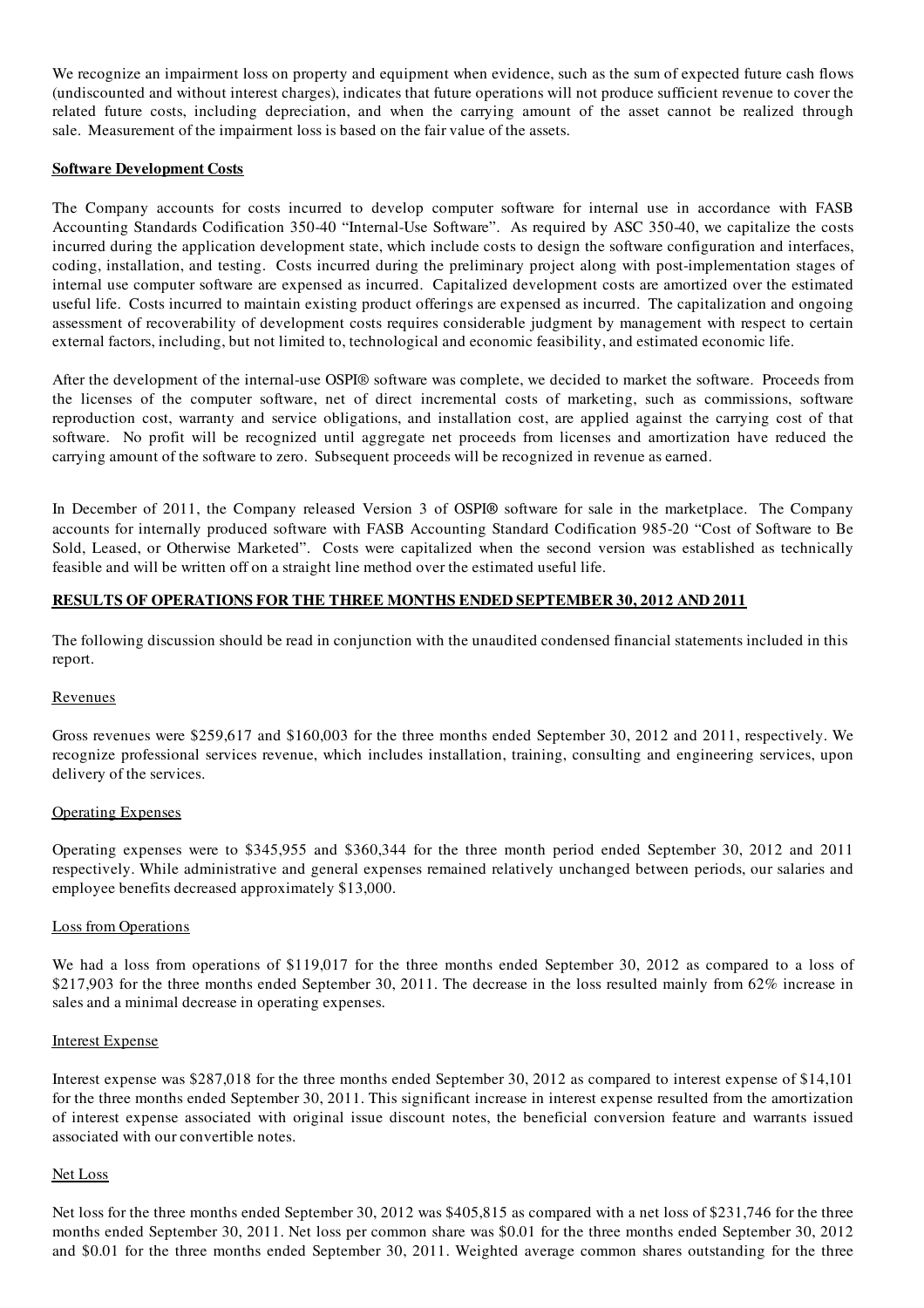months ended September 30, 2012 and 2011 were 30,599,417 and 28,122,606, respectively.

## RESULTS OF OPERATIONS FOR THE NINE MONTHS ENDED SEPTEMBER 30, 2012 AND 2011

The following discussion should be read in conjunction with the unaudited condensed financial statements included in this report.

#### **Revenues**

Gross revenues were \$493,321 and \$361,878 for the nine months ended September 30, 2012 and 2011, respectively. The increase in 2012 revenue is due primarily to an increase in consulting service revenue of approximately \$89,013. We recognize professional services revenue, which includes installation, training, consulting and engineering services, upon delivery of the services.

## Operating Expenses

Operating expenses for the nine months ended September 30, 2012 were \$909,293 as compared to \$1,056,364 for the nine months ended September 30, 2011. The decrease resulted from a decrease in administrative and general expenses of approximately \$5,769, salaries and employee benefits of \$70,786 and professional fees of \$70,516. Professional fees associated with public relations and capital formation has been reduced as well as our need for consulting services on our completed version of our OSPI software.

## Loss from Operations

We had a loss from operations of \$481,591 for the nine months ended September 30, 2012 as compared to a loss of \$738,962 for the nine months ended September 30, 2011. The decrease in the loss resulted from approximately a 36% increase in sales and approximately a 14% decrease in operating expenses.

## Interest Expense

Interest expense was \$333,420 for the nine months ended September 30, 2012 as compared to interest expense of \$17,932 for the nine months ended September 30, 2011. This significant increase in interest expense resulted from the amortization of interest expense associated with original issue discount notes, the beneficial conversion feature and warrants issued associated with our convertible notes. Over the same period we have increased our current liabilities, excluding accounts payable, from approximately \$454,770 for the nine months ended September 30, 2011 to \$599,811 for the nine months ended September 30, 2012.

## Net Loss

Net loss for the nine months ended September 30, 2012 was \$815,048 as compared with a net loss of \$756,873 for the nine months ended September 30, 2011. Net loss per common share was \$0.03 and \$0.03 for the nine months ended September 30, 2012 and 2011, respectively. Weighted average common shares outstanding for the nine months ended September 30, 2012 and 2011 were 30,157,081 and 26,851,432, respectively.

## Liquidity and Capital Resources

Cash flows used in operations were \$342,145 and \$490,750, respectively, during the nine months ended September 30, 2012 and 2011. Cash flows used in operations during the nine months ended September 30, 2012 were primarily attributable to a net loss of \$815,048 partially offset by an increase of notes payable discounts of \$218,342, a decrease in accounts receivable and prepaid expense of \$11,902 and \$2,145, respectively, and increase in accounts payable and accrued liabilities of \$57,449 and \$19,104, respectively, and an increase in deferred revenue of \$100,907. Cash flows used in operations during the nine months ended September 30, 2011 were primarily attributable to a net loss of \$756,873, partially offset by the amortization of prepaid consulting expenses of \$131,687, a decrease in accounts receivable of \$74,556, and an increase in accounts payable of \$33,317.

During the nine months ended September 30, 2012, we experienced minimal effect from investing activities as opposed to the nine months ended September 30, 2011 where we invested \$52,152 in new software development and property and equipment.

Cash flows provided by financing activities were \$351,564 and \$557,743 for the nine months ended September 30, 2012 and 2011, respectively. These cash flows were provided primarily by net proceeds from related party notes of \$113,171, proceeds from convertible notes of \$75,000, proceeds from notes payable of \$110,755 and net proceeds from shareholder loans of \$50,000. Cash flows from financing activities for the nine months ended September 30, 2012 were offset by net cash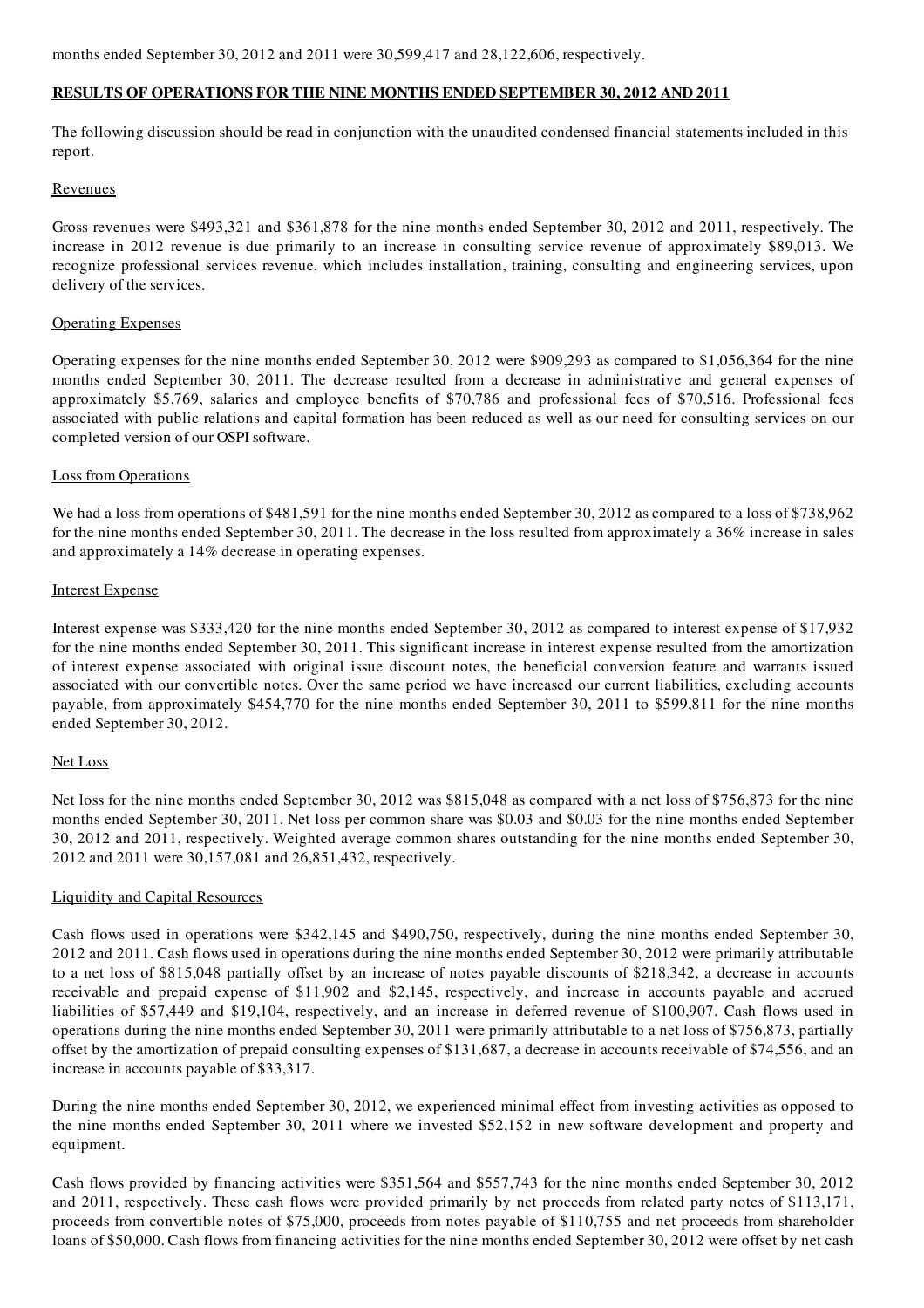inflow on accounts receivable financing of approximately \$32,851. Cash flows provided by financing activities for the nine months ended September 30, 2011 were \$557,743 and were primarily attributable to proceeds from the issuance of common stock and proceeds from shareholder loans of \$280,000 and \$250,000, respectively.

As of December 10, 2012, we had cash on hand of \$15,282. During the nine month period ending September 30, 2012, we have increased our debt by approximately \$348,926 in the form of notes payable of which \$25,000 is due on demand and \$323,926 is due in 12 months or less. If we are unable to generate revenues sufficient to support our operations we will require additional debt or equity financing to meet the working capital needs of the Company.

Our current level of operations will require additional capital to sustain operations through Q2 2013. Management has identified the need for additional financing of up to \$360,000 in order to fund the programming of the software enhancements and the market rollout of the new software product and is currently exploring various equity and debt financing alternatives. There can be no assurance that these efforts will be successful. No significant amount of our trade payables has been unpaid within the stated trade term. We are not subject to any unsatisfied judgments, liens or settlement obligations. In March 2012, the Company put in place a new private offering to raise up to \$250,000 of which \$135,000 has been raised. The offering is a combination of Original Issue Discount (OID) notes, convertible into the Company's stock at \$0.05 per share with warrant coverage of one warrant for every dollar invested based on the face value of the note at \$0.10 per share with cashless exercise rights. The Company's management and board of directors is monitoring the progress of this raise and will review the Company's capital structure and working capital requirements in Q1 2013.

We expect to spend \$25,000 in capital expenditures over the next 12 months. These capital expenditures will be allocated to computer equipment necessary to build out the software development infrastructure and for support of our professional services engagements.

## New Accounting Pronouncements

See Note 1 to our unaudited condensed consolidated financial statements included herein for discussion of recent accounting pronouncements.

#### Cautionary Note Regarding Forward Looking Statements

This report includes forward-looking statements including statements regarding:

- Liquidity; and
- Capital Expenditures.

All statements other than statements of historical facts contained in this report, including statements regarding our future financial position, liquidity, business strategy, plans and objectives of management for future operations, are forwardlooking statements. The words "believe," "may," "estimate," "continue," "anticipate," "intend," "should," "plan," "could," "target," "potential," "is likely," "will," "expect" and similar expressions, as they relate to us, are intended to identify forward-looking statements. We have based these forward-looking statements largely on our current expectations and projections about future events and financial trends that we believe may affect our financial condition, results of operations, business strategy and financial needs.

Important factors that could cause actual results to differ from those in the forward-looking statements include failure to generate sufficient revenue, failure to raise capital and the condition of the capital markets. Further information on our risk factors is contained in our filings with the SEC, including our Form 10-K for the year ended December 31, 2011. Any forward-looking statement made by us in this report speaks only as of the date on which it is made. Factors or events that could cause our actual results to differ may emerge from time to time, and it is not possible for us to predict all of them. We undertake no obligation to publicly update any forward-looking statement, whether as a result of new information, future developments or otherwise, except as may be required by law.

## ITEM 3. QUANTITATIVE AND QUALITATIVE DISCLOSURES ABOUT MARKET RISK

The information to be reported under this item is not required of smaller reporting companies.

## ITEM 4. CONTROLS AND PROCEDURES

## DISCLOSURE CONTROLS AND PROCEDURES

Our management, including our Principal Executive Officer and Principal Financial Officer, have evaluated the design, operation, and effectiveness of our disclosure controls and procedures pursuant to Rule 13a-15 under the Securities Exchange Act of 1934 (the "Exchange Act"). There are inherent limitations to the effectiveness of any system of disclosure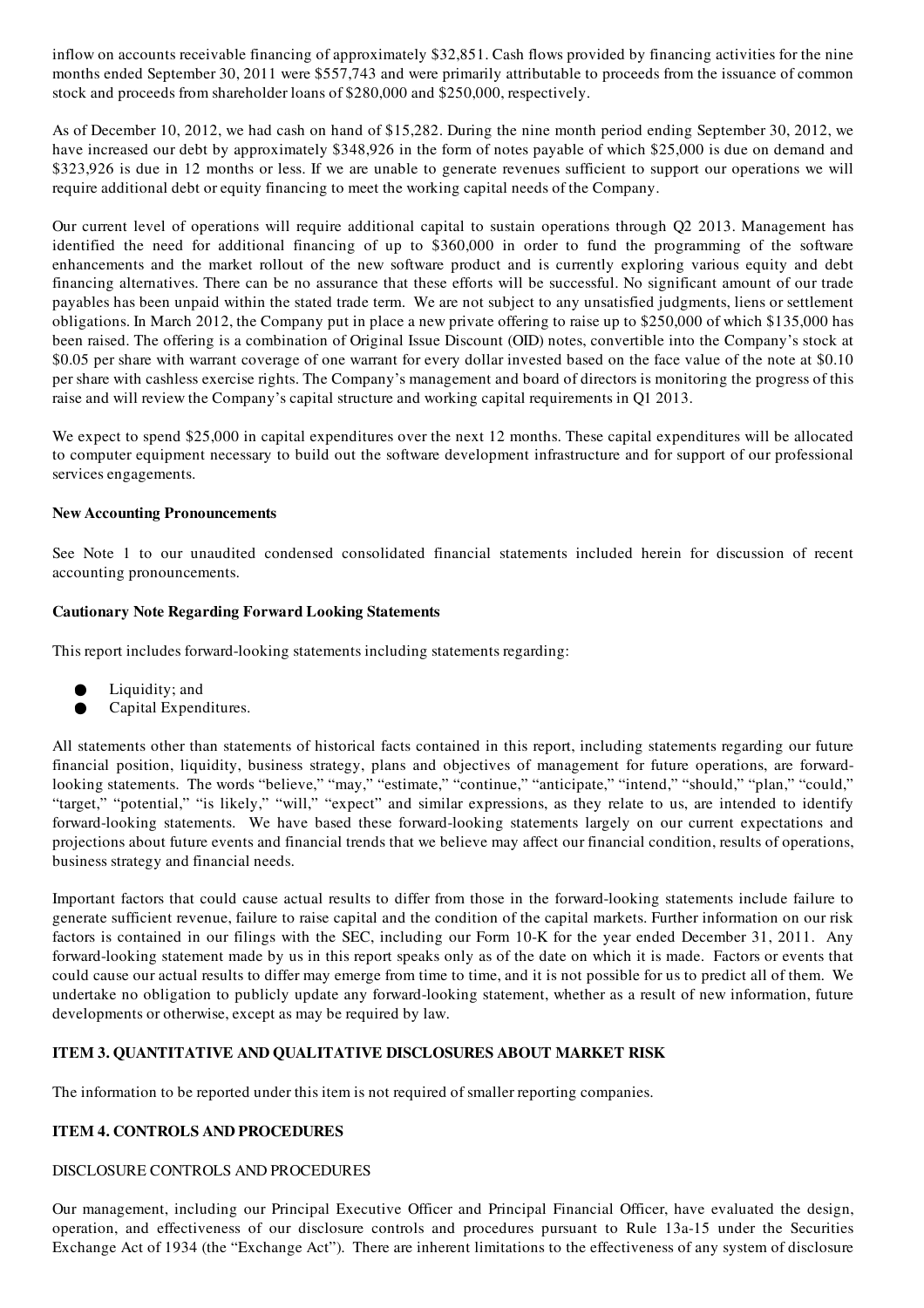controls and procedures, including the possibility of human error and the circumvention or overriding of the controls and procedures. Accordingly, even effective disclosure controls and procedures can only provide reasonable assurance of achieving their control objectives. During the first quarter of 2012, management determined that there were material weaknesses involving the internal controls and procedures. In addition, during the third quarter of 2012, management took further steps to review and change internal controls. This included additional separation of responsibilities and a change in one of the key staff members responsible for timely production of key accounting workpapers necessary to produce this report. The matters involving internal controls and procedures that our management considered to be material weaknesses under the standards of the Public Company Accounting Oversight Board were the failure of the Company to have sufficient financial and management resources to manage the production and filing of this report in a timely manner.

Based upon the evaluation performed by our management, including its Principal Executive Officer and Principal Financial Officer, and based on a review of remediation initiative undertaken, it was determined that, our disclosure controls and procedures were not effective to provide reasonable assurance that information required to be disclosed in the reports filed or submitted pursuant to the Exchange Act is recorded, processed, summarized, and reported within the time periods specified in the rules and forms of the SEC, and that such information is accumulated and communicated to our management, including its Principal Executive Officer and Principal Financial Officer, or persons performing similar functions, as appropriate to allow timely decisions regarding disclosures.

#### The Company's New Management Remediation Initiatives

In an effort to remediate the identified material weaknesses and other deficiencies and enhance our internal controls, in Q2 2012, we retained Mr. Adrian Goldfarb in a consultancy capacity to review and recommend to management a series of measures designed to improve the effectiveness of the Company's internal controls. Mr. Goldfarb has public company experience and knowledge of disclosure controls and implementation of such controls. Mr. Goldfarb was appointed on August 3, 2012 as the Company's President and Chief Financial Officer with a mandate to manage the Company's internal controls and procedures. Since his appointment, Mr. Goldfarb has undertaken a thorough review of the Company's internal controls and procedures and has recommended a number of substantive changes, many of which have been implemented as of the filing of this report. He has taken steps to improve the accounting systems within the Company and has hired a new Controller. In addition, per Mr. Goldfarb's recommendation, the board has appointed a new Audit Committee chairman with significant Public company reporting and auditing experience to assist him in effecting these changes as rapidly as possible.

#### Changes in Internal Control Over Financial Reporting

Although certain additional changes were made during the period of this report, including the replacement of accounting personnel, our Principal Executive Officer and Principal Financial Officer have determined that, going forward, there are no further changes in our internal control over financial reporting that or are reasonably likely to materially affect, our internal control over financial reporting.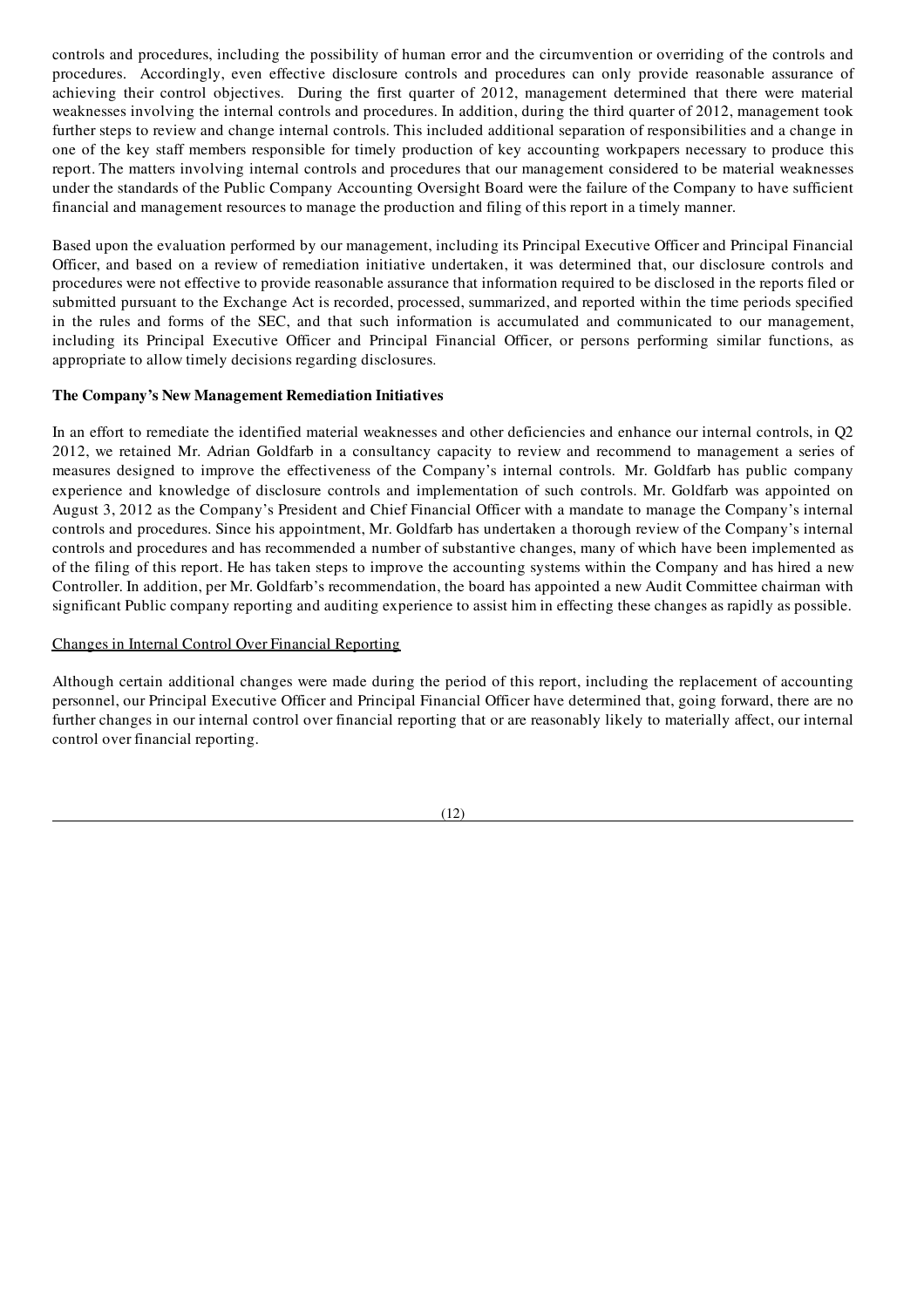# PART II. OTHER INFORMATION

# ITEM 1. LEGAL PROCEEDINGS

From time to time we are involved in legal proceedings arising in the ordinary course of our business. There have been no material changes to any pending legal proceedings.

## ITEM 1A. RISK FACTORS

Not applicable to Smaller Reporting Companies.

## ITEM 2. UNREGISTERED SALES OF EQUITY SECURITIES AND USE OF PROCEEDS

None

## ITEM 3. DEFAULTS UPON SENIOR SECURITIES

None.

## ITEM 4. MINE SAFETY DISCLOSURES

None.

## ITEM 5. OTHER INFORMATION

None.

# ITEM 6. EXHIBITS

See Exhibit Index below which is incorporated herein.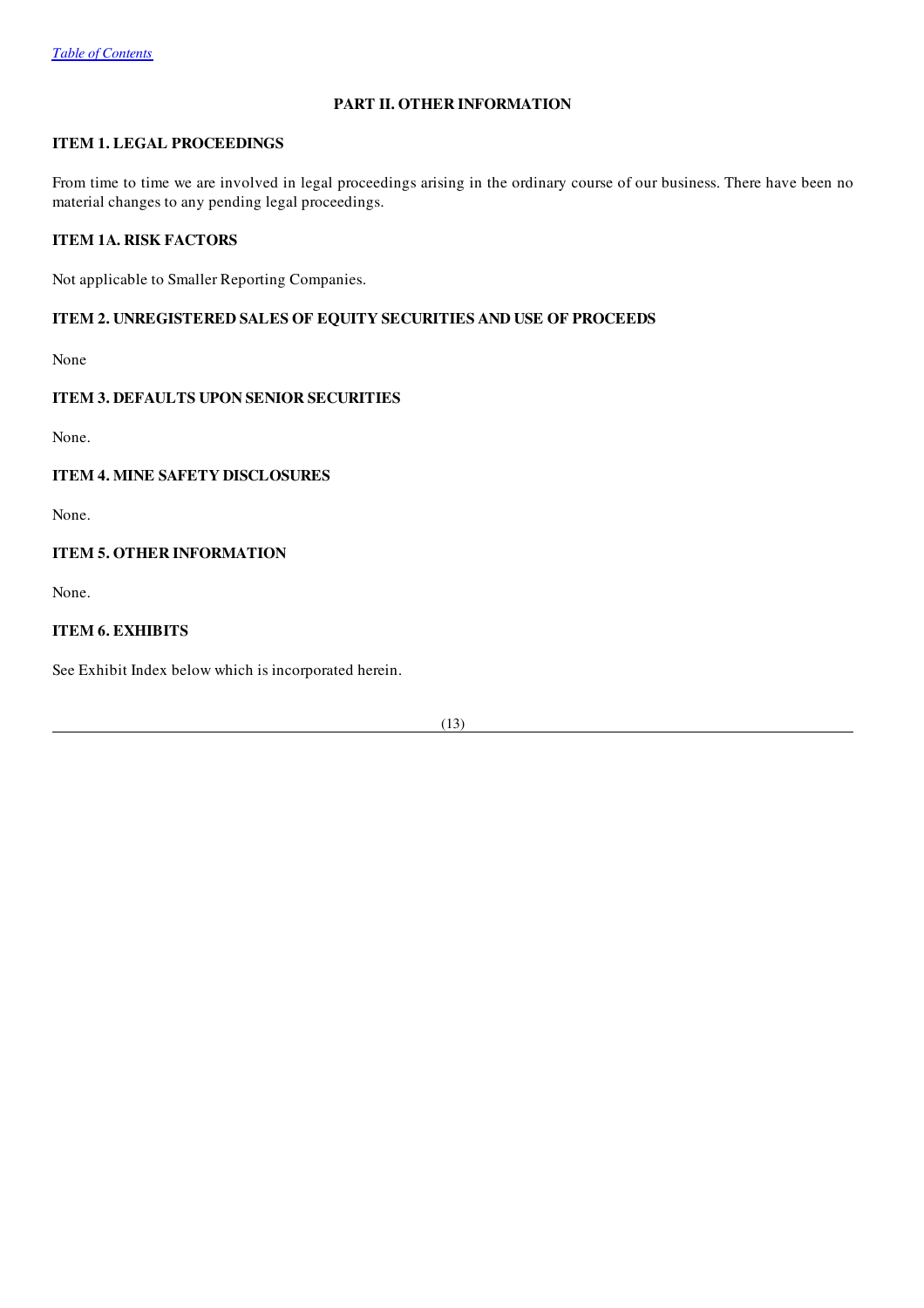## SIGNATURES

Pursuant to the requirements of the Securities Exchange Act of 1934, the registrant has duly caused this report to be signed on its behalf by the undersigned, there unto duly authorized.

|                         |            | Information Systems Associates, Inc.                                    |  |  |  |
|-------------------------|------------|-------------------------------------------------------------------------|--|--|--|
| Date: December 12, 2012 | By:        | /s/ Joseph P. Coschera<br>Joseph P. Coschera<br>Chief Executive Officer |  |  |  |
| Date: December 12, 2012 | $\rm\,By:$ | /s/ Adrian Goldfarb<br>Adrian Goldfarb<br>Chief Financial Officer       |  |  |  |

 $(14)$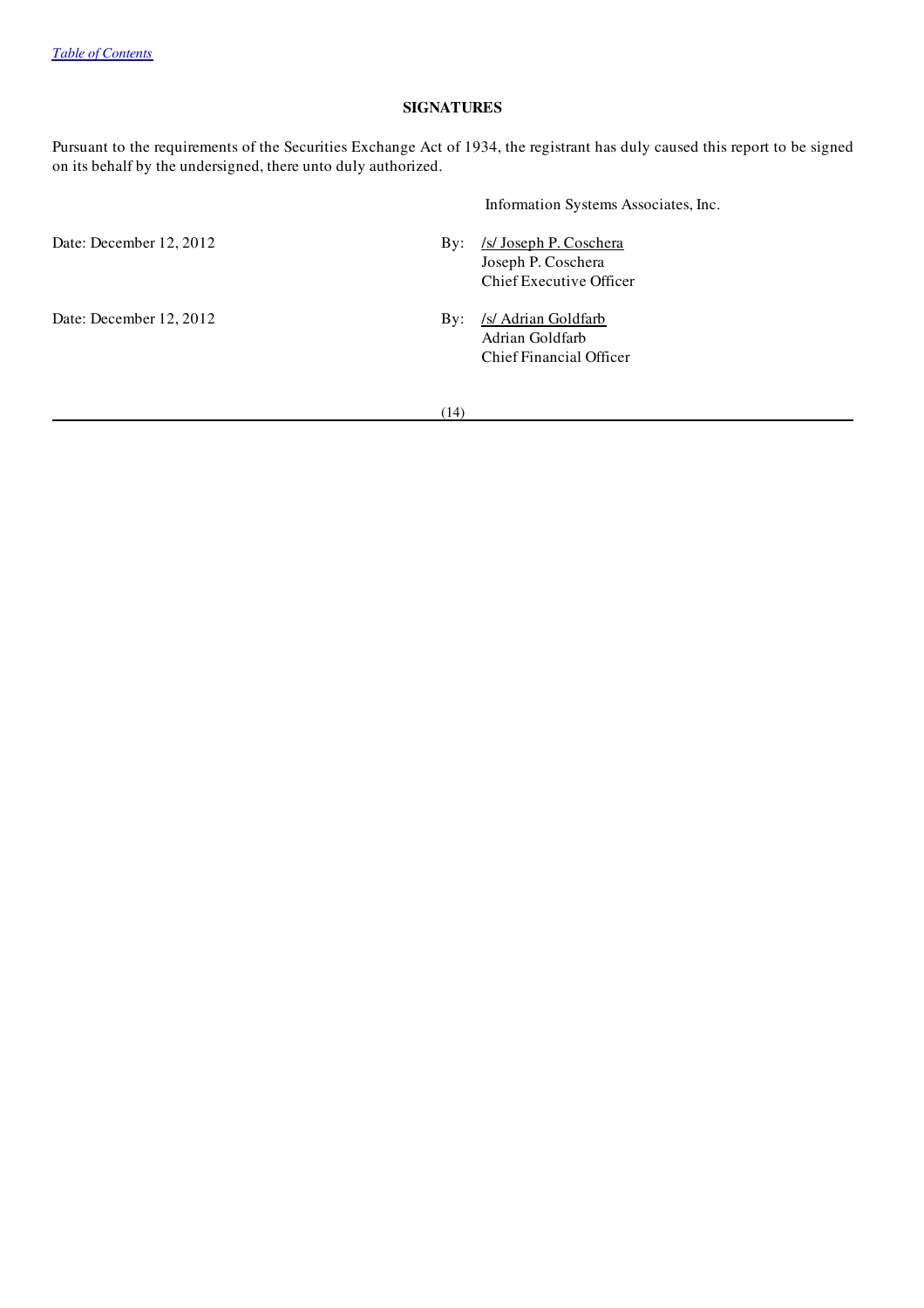|         |                                                                      |        |         |        | Filed     |
|---------|----------------------------------------------------------------------|--------|---------|--------|-----------|
| Exhibit | <b>Exhibit Description</b>                                           | Form   | Date    | Number | Herewith  |
|         |                                                                      |        |         |        |           |
| 3.1     | Articles of Incorporation                                            | $SB-2$ | 4/27/07 | 3.1    |           |
| 3.2     | Articles of Amendment to Articles of Incorporation                   | $SB-2$ | 4/27/07 | 3.2    |           |
| 3.3     | <b>Bylaws</b>                                                        | $SB-2$ | 4/27/07 | 3.4    |           |
| 10.1    | Form of Subscription Agreement                                       |        |         |        | Filed     |
| 10.2    | Form of Original Discount Note                                       |        |         |        | Filed     |
| 31.1    | Certification of Principal Executive Officer (Section 302)           |        |         |        | Filed     |
| 31.2    | Certification of Principal Financial Officer (Section 302)           |        |         |        | Filed     |
|         | Certification of Principal Executive Officer and Principal Financial |        |         |        | Furnished |
| 32.1    | Officer (Section 906)                                                |        |         |        | $**$      |
| 101.INS | <b>XBRL</b> Instance Document                                        |        |         |        | ***       |
|         | 101.SCH XBRL Taxonomy Extension Schema Document                      |        |         |        | ***       |
|         | 101.CAL XBRL Taxonomy Extension Calculation Linkbase Document        |        |         |        | ***       |
|         | 101.DEF XBRL Taxonomy Extension Definition Linkbase Document         |        |         |        | $***$     |
|         | 101.LAB XBRL Taxonomy Extension Label Linkbase Document              |        |         |        | ***       |
|         | 101.PRE XBRL Taxonomy Extension Presentation Linkbase Document       |        |         |        | $***$     |

# EXHIBIT INDEX

\*\* This exhibit is being furnished rather than filed and shall not be deemed incorporated by reference into any filing, in accordance with Item 601 of Regulation S-K.

\*\*\* Attached as Exhibit 101 to this report are the Company's financial statements for the quarter ended June 30, 2012 formatted in XBRL (eXtensible Business Reporting Language). The XBRL-related information in Exhibit 101 to this report shall not be deemed "filed" or a part of a registration statement or prospectus for purposes of Sections 11 or 12 of the Securities Act of 1933, and is not filed for purposes of Section 18 of the Securities Exchange Act of 1934, or otherwise subject to the liabilities of those sections.

Copies of any of the exhibits referred to above will be furnished at no cost to shareholders who make a written request to Adrian Goldfarb, 819 SW Federal Highway, Suite 206, Stuart, Florida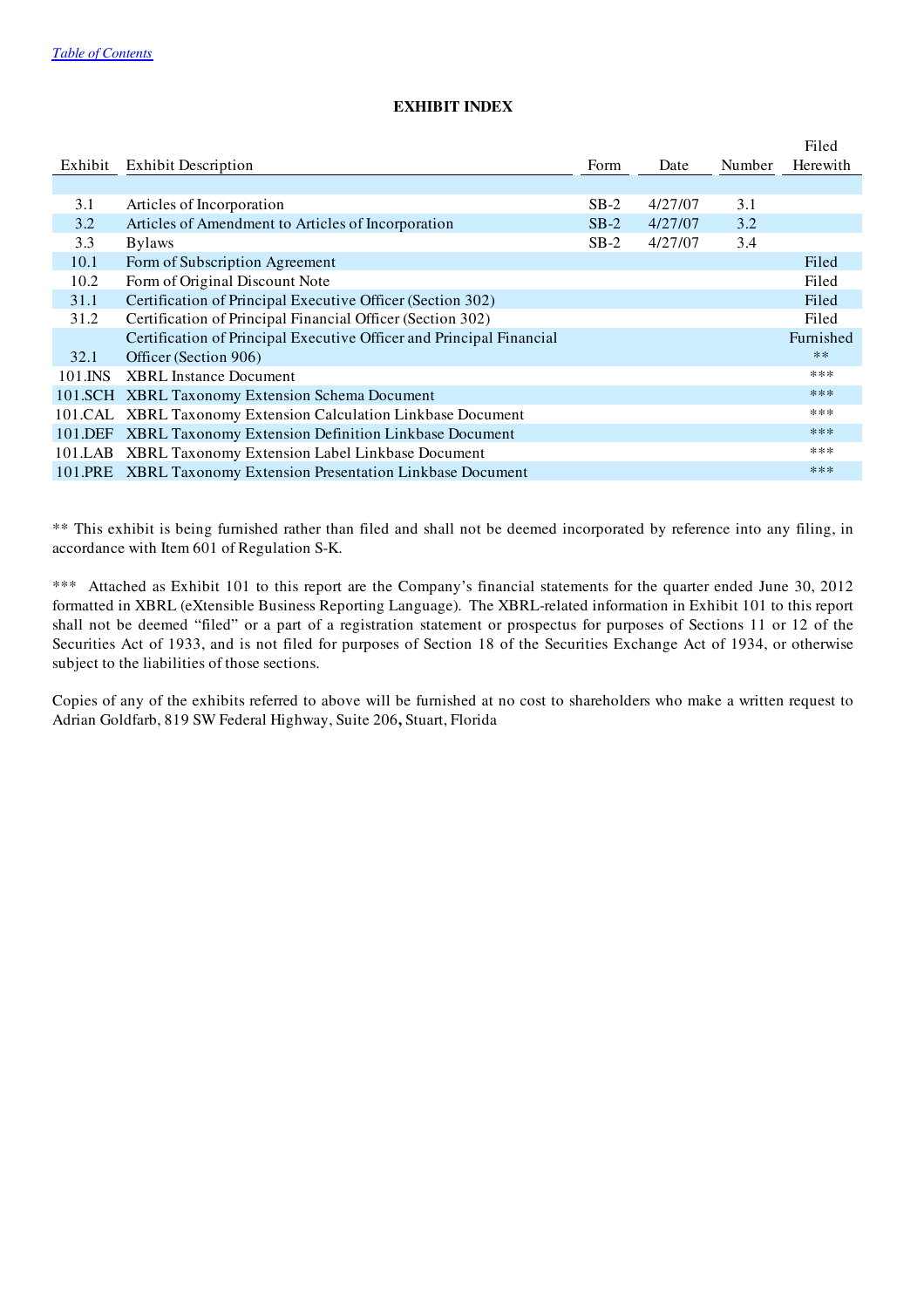Exhibit 31.1

# CERTIFICATION OF PRINCIPAL EXECUTIVE OFFICER

I, Joseph P. Coschera, certify that:

1. I have reviewed this quarterly report on Form 10-Q of Information Systems Associates, Inc.;

2. Based on my knowledge, this report does not contain any untrue statement of a material fact or omit to state a material fact necessary to make the statements made, in light of the circumstances under which such statements were made, not misleading with respect to the period covered by this report;

3. Based on my knowledge, the financial statements, and other financial information included in this report, fairly present in all material respects the financial condition, results of operations and cash flows of the registrant as of, and for, the periods presented in this report;

4. The registrant's other certifying officer(s) and I are responsible for establishing and maintaining disclosure controls and procedures (as defined in Exchange Act Rules 13a-15(e) and 15d-15(e)) and internal control over financial reporting (as defined in Exchange Act Rules 13a-15(f) and 15d-15(f)) for the registrant and have:

a) Designed such disclosure controls and procedures, or caused such disclosure controls and procedures to be designed under our supervision, to ensure that material information relating to the registrant, including its consolidated subsidiaries, is made known to us by others within those entities, particularly during the period in which this report is being prepared;

b) Designed such internal control over financial reporting, or caused such internal control over financial reporting to be designed under our supervision, to provide reasonable assurance regarding the reliability of financial reporting and the preparation of financial statements for external purposes in accordance with generally accepted accounting principles;

c) Evaluated the effectiveness of the registrant's disclosure controls and procedures and presented in this report our conclusions about the effectiveness of the disclosure controls and procedures, as of the end of the period covered by this report based on such evaluation; and

d) Disclosed in this report any change in the registrant's internal control over financial reporting that occurred during the registrant's most recent fiscal quarter (the registrant's fourth fiscal quarter in the case of an annual report) that has materially affected, or is reasonably likely to materially affect, the registrant's internal control over financial reporting; and

5. The registrant's other certifying officer(s) and I have disclosed, based on our most recent evaluation of internal control over financial reporting, to the registrant's auditors and the audit committee of the registrant's board of directors (or persons performing the equivalent functions):

a) All significant deficiencies and material weaknesses in the design or operation of internal control over financial reporting which are reasonably likely to adversely affect the registrant's ability to record, process, summarize and report financial information; and

b) Any fraud, whether or not material, that involves management or other employees who have a significant role in the registrant's internal control over financial reporting.

Date: December 12, 2012

*/s/ Joseph P. Coschera*

Joseph P. Coschera Chief Executive Officer (Principal Executive Officer)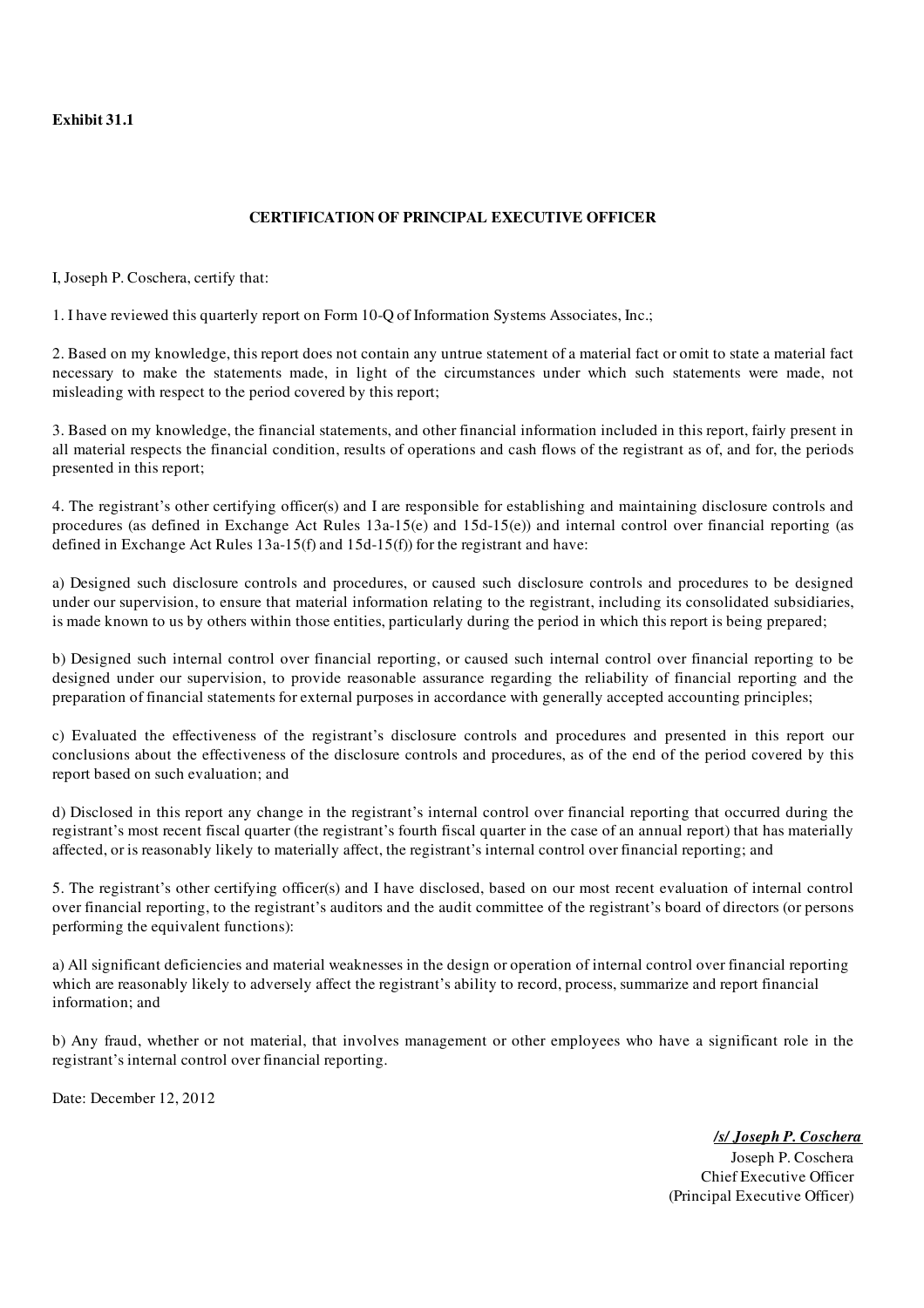## Exhibit 31.2

## CERTIFICATION OF PRINCIPAL FINANCIAL OFFICER

I, Adrian Goldfarb, certify that:

1. I have reviewed this quarterly report on Form 10-Q of Information Systems Associates, Inc.;

2. Based on my knowledge, this report does not contain any untrue statement of a material fact or omit to state a material fact necessary to make the statements made, in light of the circumstances under which such statements were made, not misleading with respect to the period covered by this report;

3. Based on my knowledge, the financial statements, and other financial information included in this report, fairly present in all material respects the financial condition, results of operations and cash flows of the registrant as of, and for, the periods presented in this report;

4. The registrant's other certifying officer(s) and I are responsible for establishing and maintaining disclosure controls and procedures (as defined in Exchange Act Rules 13a-15(e) and 15d-15(e)) and internal control over financial reporting (as defined in Exchange Act Rules 13a-15(f) and 15d-15(f)) for the registrant and have:

a) Designed such disclosure controls and procedures, or caused such disclosure controls and procedures to be designed under our supervision, to ensure that material information relating to the registrant, including its consolidated subsidiaries, is made known to us by others within those entities, particularly during the period in which this report is being prepared;

b) Designed such internal control over financial reporting, or caused such internal control over financial reporting to be designed under our supervision, to provide reasonable assurance regarding the reliability of financial reporting and the preparation of financial statements for external purposes in accordance with generally accepted accounting principles;

c) Evaluated the effectiveness of the registrant's disclosure controls and procedures and presented in this report our conclusions about the effectiveness of the disclosure controls and procedures, as of the end of the period covered by this report based on such evaluation; and

d) Disclosed in this report any change in the registrant's internal control over financial reporting that occurred during the registrant's most recent fiscal quarter (the registrant's fourth fiscal quarter in the case of an annual report) that has materially affected, or is reasonably likely to materially affect, the registrant's internal control over financial reporting; and

5. The registrant's other certifying officer(s) and I have disclosed, based on our most recent evaluation of internal control over financial reporting, to the registrant's auditors and the audit committee of the registrant's board of directors (or persons performing the equivalent functions):

a) All significant deficiencies and material weaknesses in the design or operation of internal control over financial reporting which are reasonably likely to adversely affect the registrant's ability to record, process, summarize and report financial information; and

b) Any fraud, whether or not material, that involves management or other employees who have a significant role in the registrant's internal control over financial reporting.

Date: December 12, 2012

*/s/ Adrian Goldfarb* Adrian Goldfarb Chief Financial Officer (Principal Financial Officer)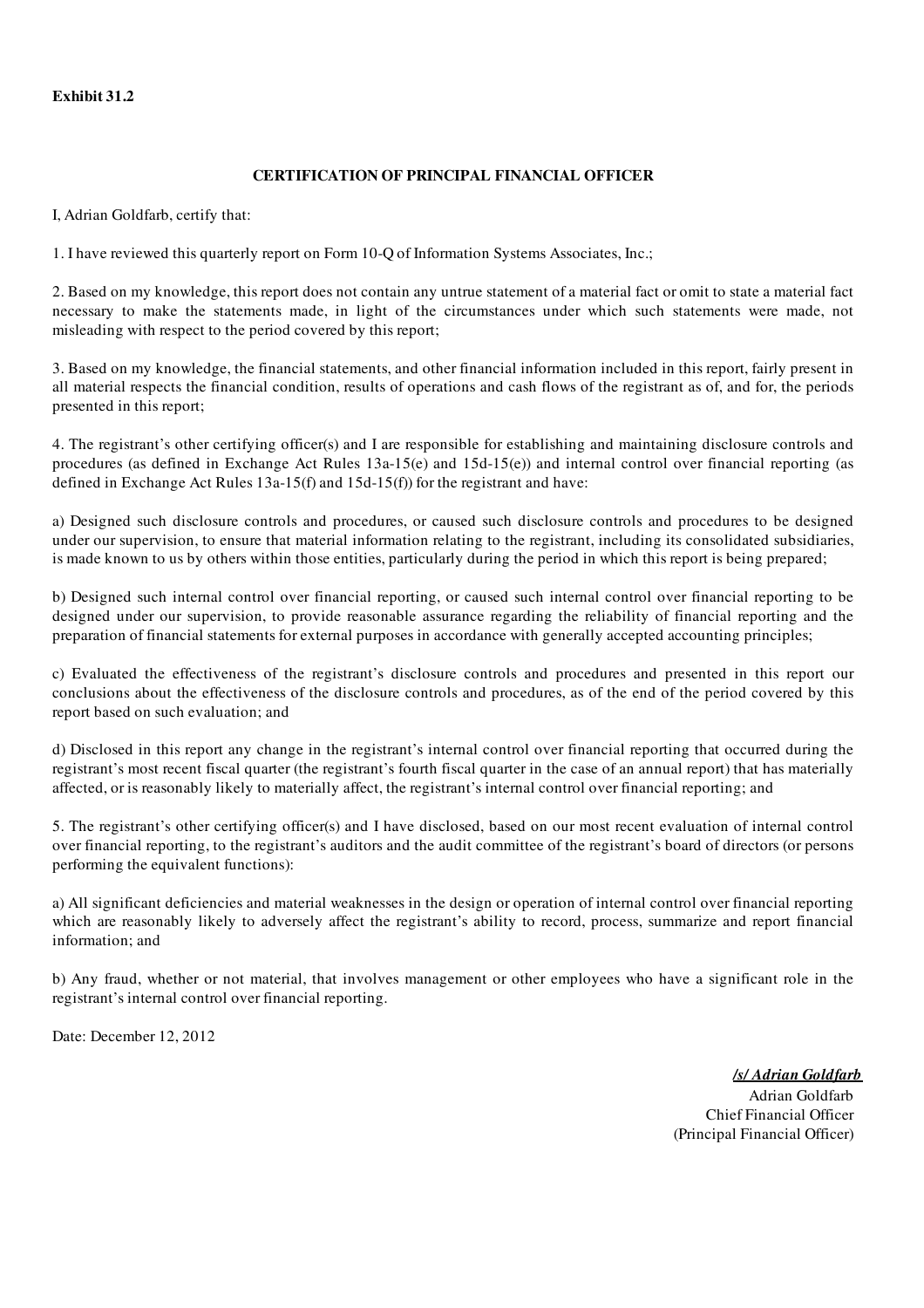# CERTIFICATION PURSUANT TO 18 U.S.C. SECTION 1350, AS ADOPTED PURSUANT TO SECTION 906 OF THE SARBANES-OXLEY ACT OF 2002

In connection with the quarterly report of Information Systems Associates, Inc. (the "Company") on Form 10-Q for the quarter ending September 30, 2012, as filed with the Securities and Exchange Commission on the date hereof, I, Joseph P. Coschera, Chief Executive Officer of the Company, certify, pursuant to 18 U.S.C. §1350, as adopted pursuant to §906 of the Sarbanes-Oxley Act of 2002, that to my knowledge:

- 1. The quarterly report fully complies with the requirements of section 13(a) or 15(d) of the Securities Exchange Act of 1934 and
- 2. The information contained in the quarterly report fairly presents, in all material respects, the financial condition and results of operations of the Company.

Dated: December 12, 2012

*/s/ Joseph P. Coscher*a

Joseph P. Coschera Chief Executive Officer (Principal Executive Officer)